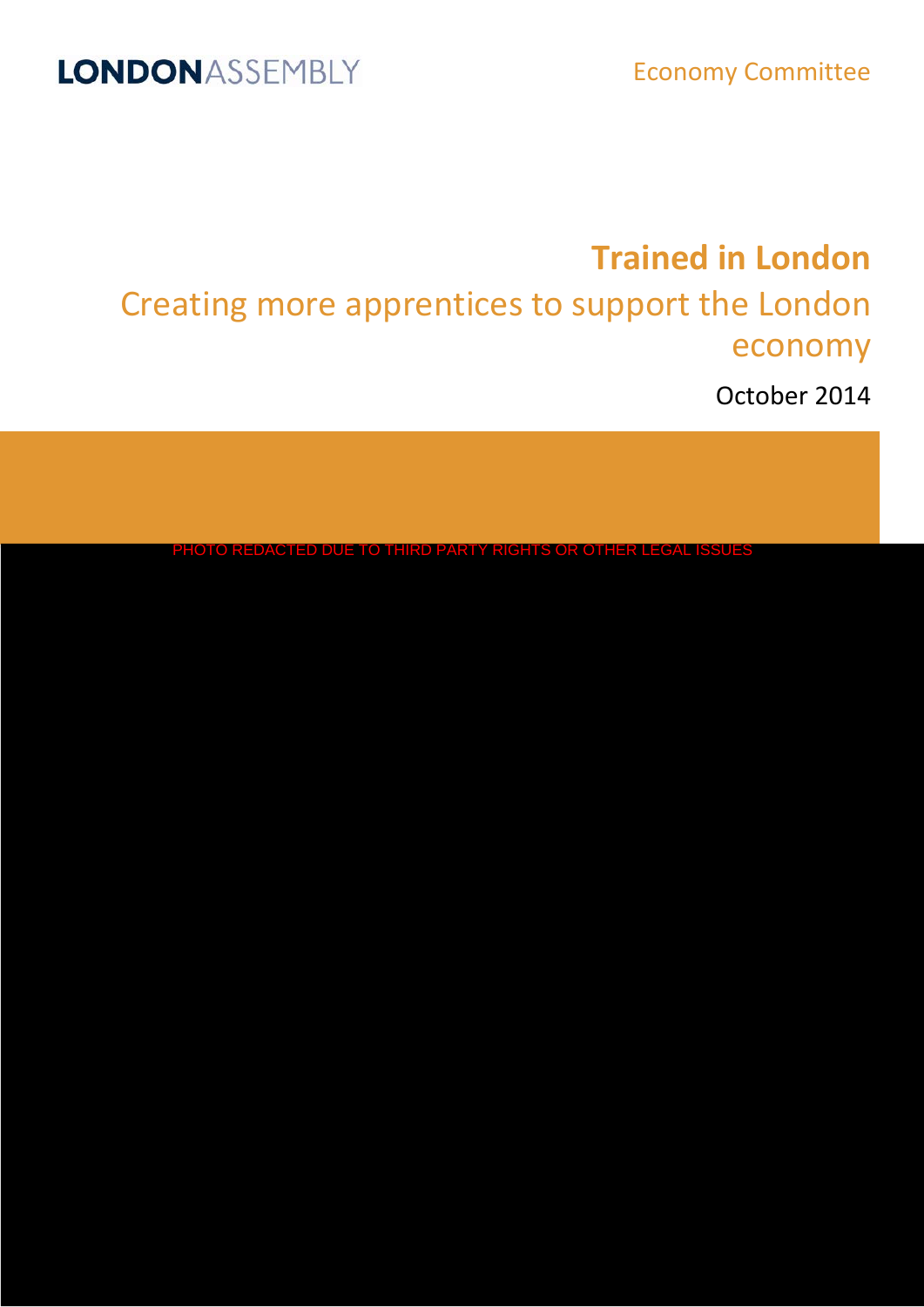# **Economy Committee Members**

| Jenny Jones           | Green, Chair            |
|-----------------------|-------------------------|
| Fiona Twycross        | Labour, Deputy Chair    |
| Tony Arbour           | Conservative            |
| Gareth Bacon          | Conservative            |
| <b>Andrew Dismore</b> | Labour                  |
| <b>Tom Copley</b>     | Labour                  |
| Stephen Knight        | <b>Liberal Democrat</b> |
| Onkar Sahota          | Labour                  |

### **Contact:**

Richard Derecki email: richard.derecki@london.gov.uk Tel: 020 7983 4899

Cover photo: The Committee launched its review of apprenticeships in London at the Brigade restaurant on Tooley Street, close to City Hall. Based in the old fire station built in 1865, following a great fire in Cottons Wharf four years earlier, the restaurant is partnered with the Beyond Food Foundation. Working together they give some young Londoners a fresh chance through their apprenticeship programme. This programme leads to an NVQ diploma Level 2 in professional cookery while at the same time working in the kitchen team at the Brigade restaurant. In this photo Diini Ashkir is seen explaining the value of the apprenticeship to his career development.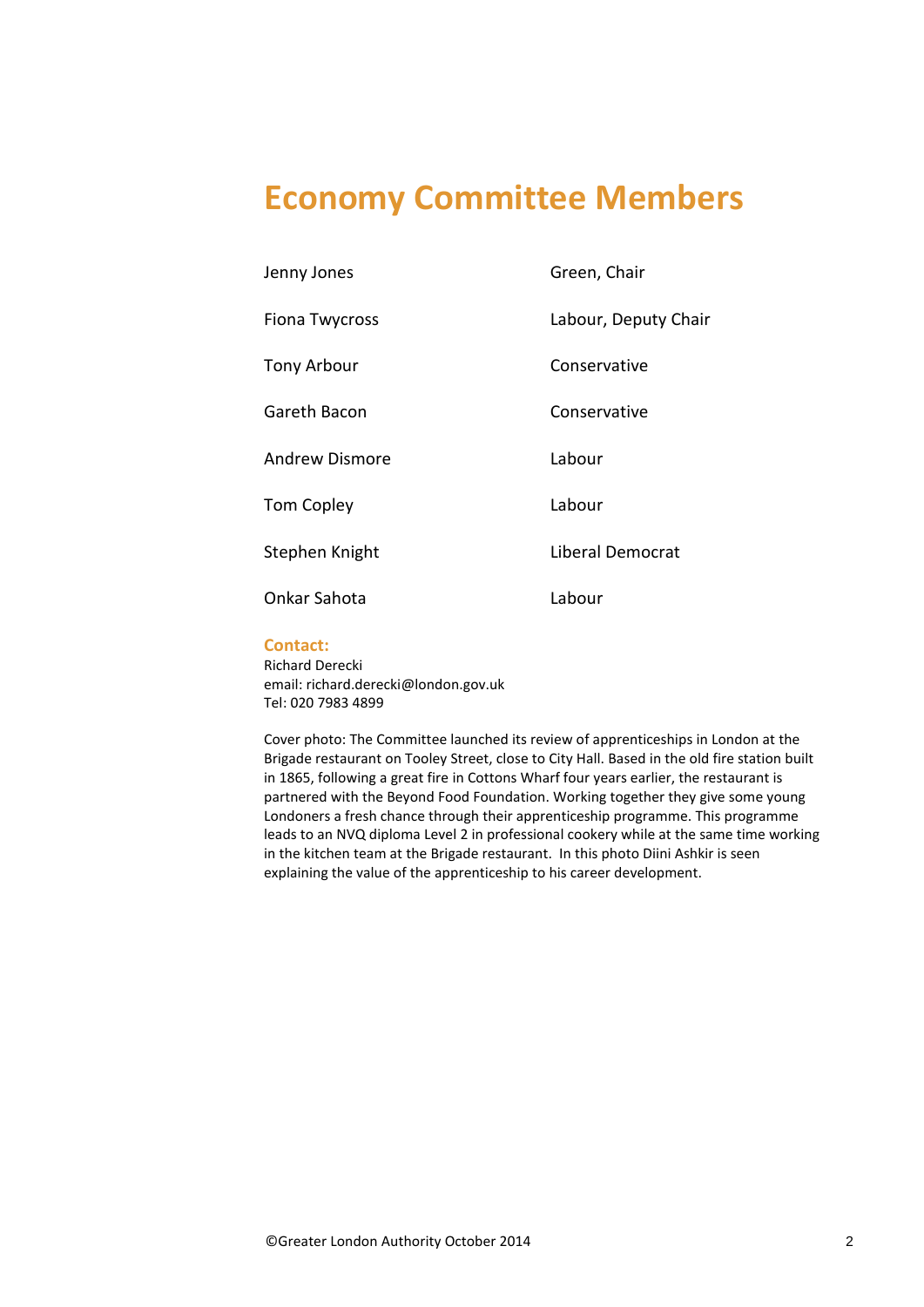# **Contents**

| <b>Foreword</b>                                                  | 4  |
|------------------------------------------------------------------|----|
| <b>Executive Summary</b>                                         | 6  |
| <b>Introduction</b>                                              | 8  |
| London is falling behind                                         | 10 |
| Targeting the large firms and key sectors that drive the economy | 14 |
| <b>Clarity over support for SMEs</b>                             | 17 |
| Support for young people into work and study                     | 21 |
| <b>Appendix 1 Recommendations</b>                                | 24 |
| Appendix 2 The Government's Apprenticeship reform programme      | 26 |
| How we conducted this review                                     | 29 |
| <b>Orders and translations</b>                                   | 31 |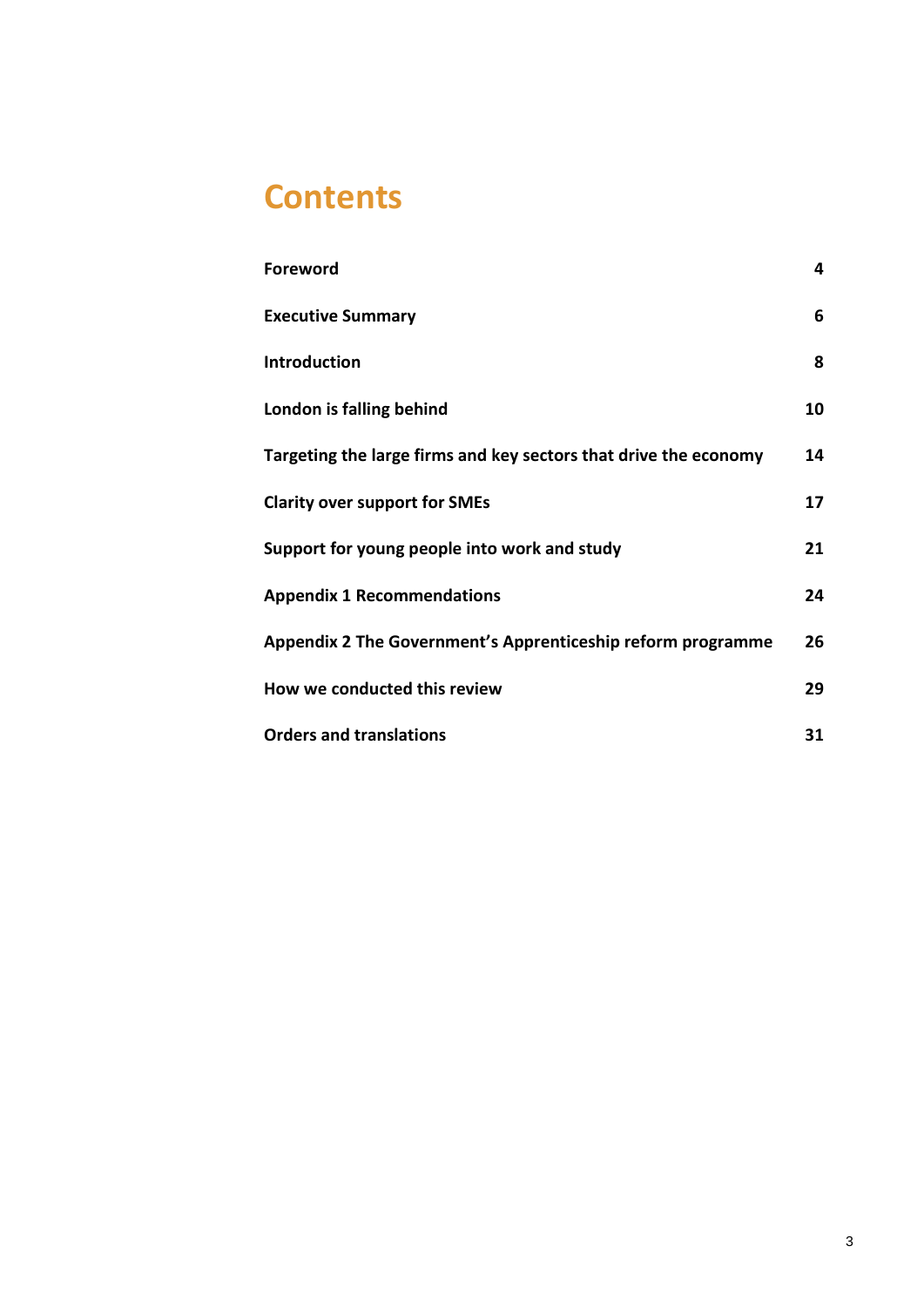# <span id="page-3-0"></span>**Foreword**

London's experience with the government's apprenticeships scheme has been a mixed one. While on the one hand the capital has seen a rapid increase in the number of apprenticeships created, and has promising growth potential, it still lags behind other regions of the UK.



#### This is partly due to London's

services-based economy – not a sector we traditionally associate with apprenticeships. However this can also present an opportunity for the capital. Sectors which have a low proportion of apprenticeships compared to their overall workforce size (such as Information and Communication Technology, tourism and the arts) could use the capital's position as a world leader in these fields to attract more and better apprenticeships.

Of course the onus to refine apprenticeships in London should not solely fall on the shoulders of employers. London's government is well placed to facilitate the growth of quality apprenticeships which work for employers and apprentices alike.

The Mayor of London has a wide range of tools at his disposal to do so, both in terms of influence and funding. Indeed two further funding streams have recently become available in the form of the new 2014-2020 round of European Social Fund programmes and the London Growth Deal.

But it's not just about money. Indeed many of our findings focus on what the Mayor can do in terms of his influence, networking and facilitation. Having a 'champion for London' who understands the needs of both apprentice and provider, and who can use the various tools in his arsenal to meet them, would benefit the capital's apprenticeships immensely.

As one of the panellists at our committee hearings noted: "What you have is an aspiration without a strategy at the moment. You have a target to achieve 250,000 apprentices by the end of the Mayor's term of office but you do not have a route map to get you there."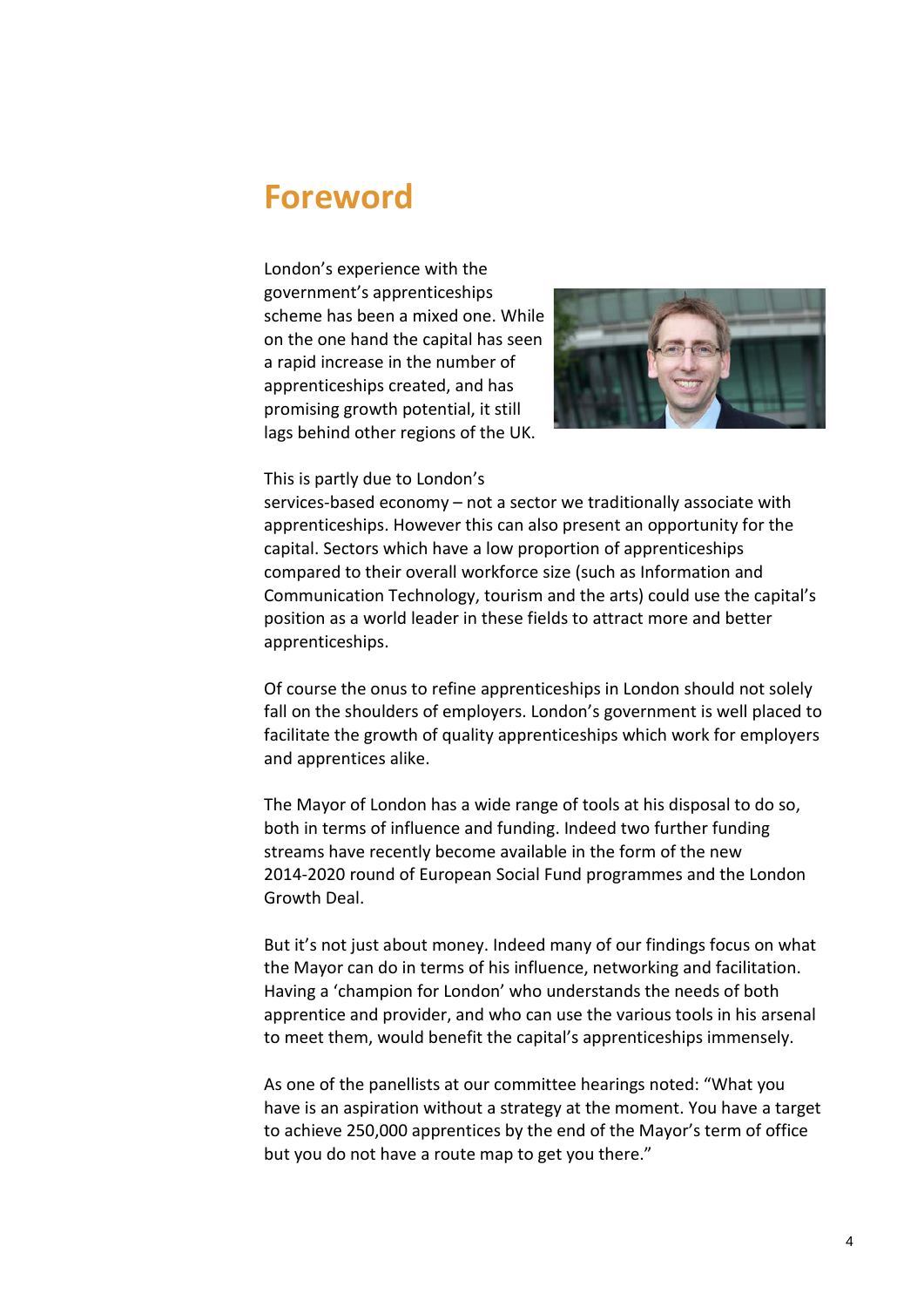This report shows what such a route map should look like. An Apprenticeship Action Plan, devised by the Mayor and the London Enterprise Panel, should clearly set out what London's government intends to do and how to do it. This should both settle and tie together, into one clear and cohesive strategy, the various components of the apprenticeships debate: apprenticeship pay, quality, incentives for businesses, careers advice and more.

This report is the result of months of hard work and consultation with a wide range of stakeholders. The London Assembly's Economy Committee called before it representatives from academia, government, trade unions, apprenticeship providers and apprentices themselves.

The apprentices we spoke to were happy with their placements and positive about the future. We think the Mayor can and should do more to help even more young Londoners into quality, career-building apprenticeships.

Zohn With

**Stephen Knight AM**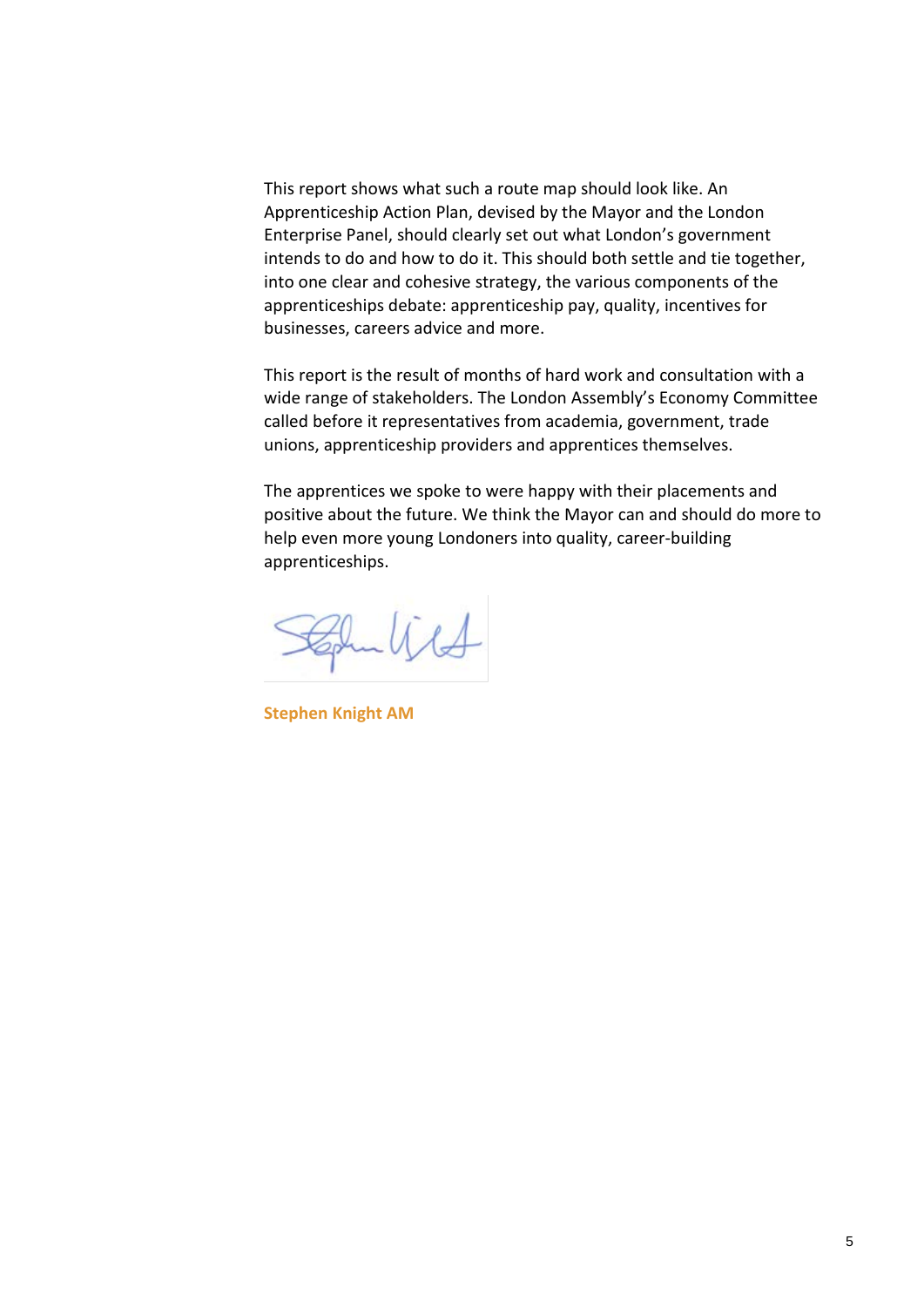# <span id="page-5-0"></span>**Executive Summary**

The Government's goal is for young people to go into apprenticeships or to university – or in the case of some Higher Apprenticeships, do both. As the Mayor has often noted, providing apprenticeships is a "win-win" for the London economy and he has supported their creation thorough financial subsidises and marketing and promotional campaigns. In the last two and a half years about 110,000 apprenticeship places have been created in London and the Mayor has set an overall target of 250,000 by the end of the academic year 2016.

However, recent figures published by the Mayor indicate that the target is unlikely to be met. London is falling behind other regions of England in terms of the number of apprenticeships created and the number of new apprenticeships started. Our report highlights the particular challenges that affect the London economy's ability to create and support apprenticeships. These include the predominance of the service-sector which is less aware of the value of apprenticeships and the high-end skill levels needed; which apprenticeships have traditional been less well designed to meet, though that is changing now.

Our report looks to the Mayor, as Chairman of the London Enterprise Panel, to launch an Apprenticeship Action Plan which will bring together all the various initiatives he has announced so far and augment them with further targeted action to boost numbers of apprenticeships created in the large firms and the key sectors that drive the London economy. It is perverse that in sectors where London is particularly strong such as ICT, travel and tourism that apprenticeship levels substantially lag behind those of other regions.

The Mayor has made support for small and medium sized enterprises (SMEs) the cornerstone of his promotional work and this is to be welcomed. However, our report notes widespread concerns that national changes to the way apprenticeships are provided threatens to deter businesses from taking on new apprenticeships. The changes also potentially threaten the viability of many of the training providers who support the young people with the learning element of the apprenticeship and provide invaluable additional support to the SMEs.

We recognise that as the cost of establishing an apprenticeship in London is higher than in other parts of the UK there should be financial support from the Mayor. Throughout the 2014/15 GLA budget round Assembly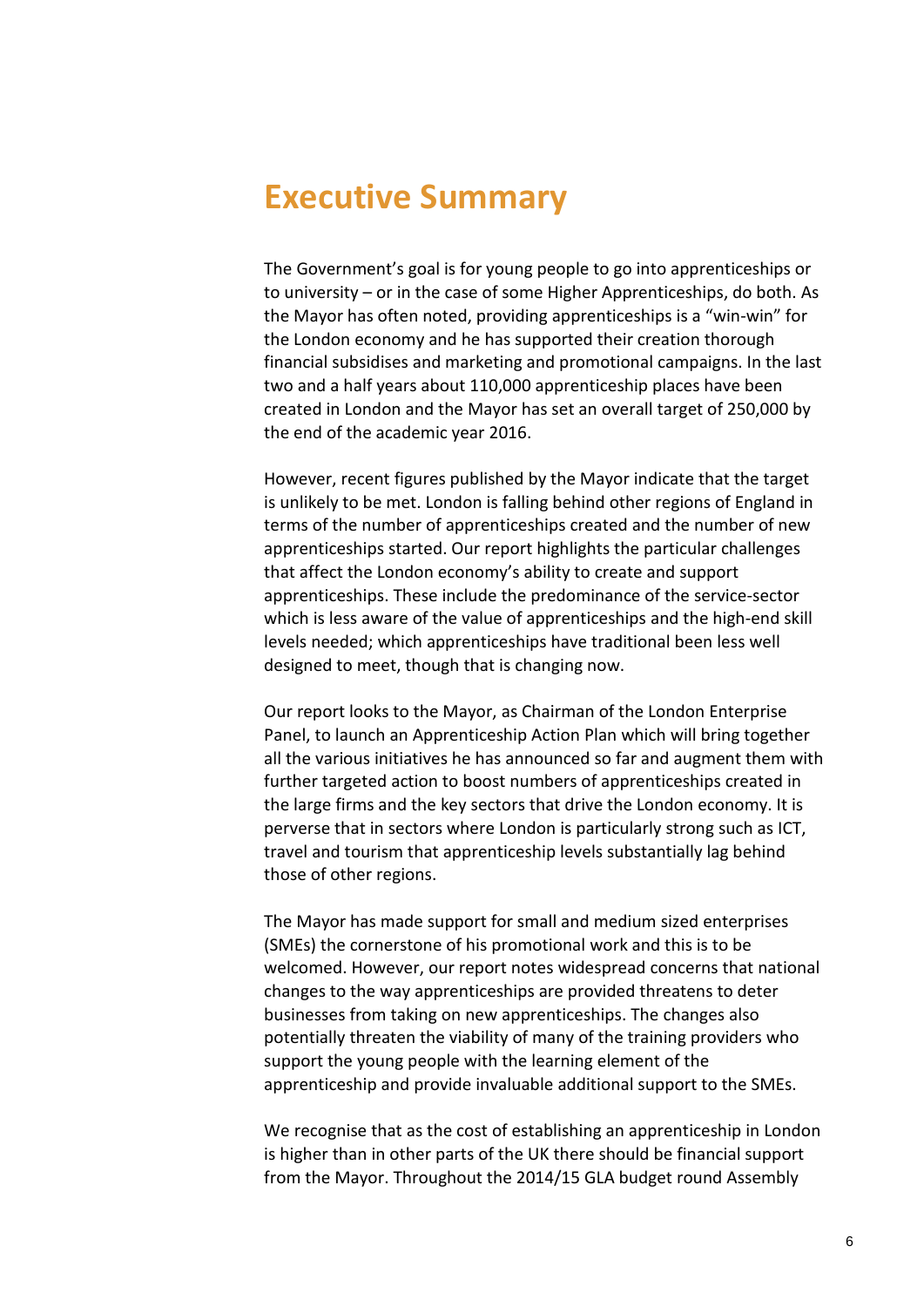Members continued to press for further support to boost apprenticeship numbers. So we warmly welcome Government announcements that further financial support will be forthcoming though we await clarification on the detail of the help to be provided.

Throughout this review we have heard from many experts concern about the quality of the careers advice support now being provided to students by their schools. Few schools seem adequately sighted on the potential value of apprenticeships and our report sets the arguments for a strategic role for the Mayor in supporting the development of a pan-London careers advice service.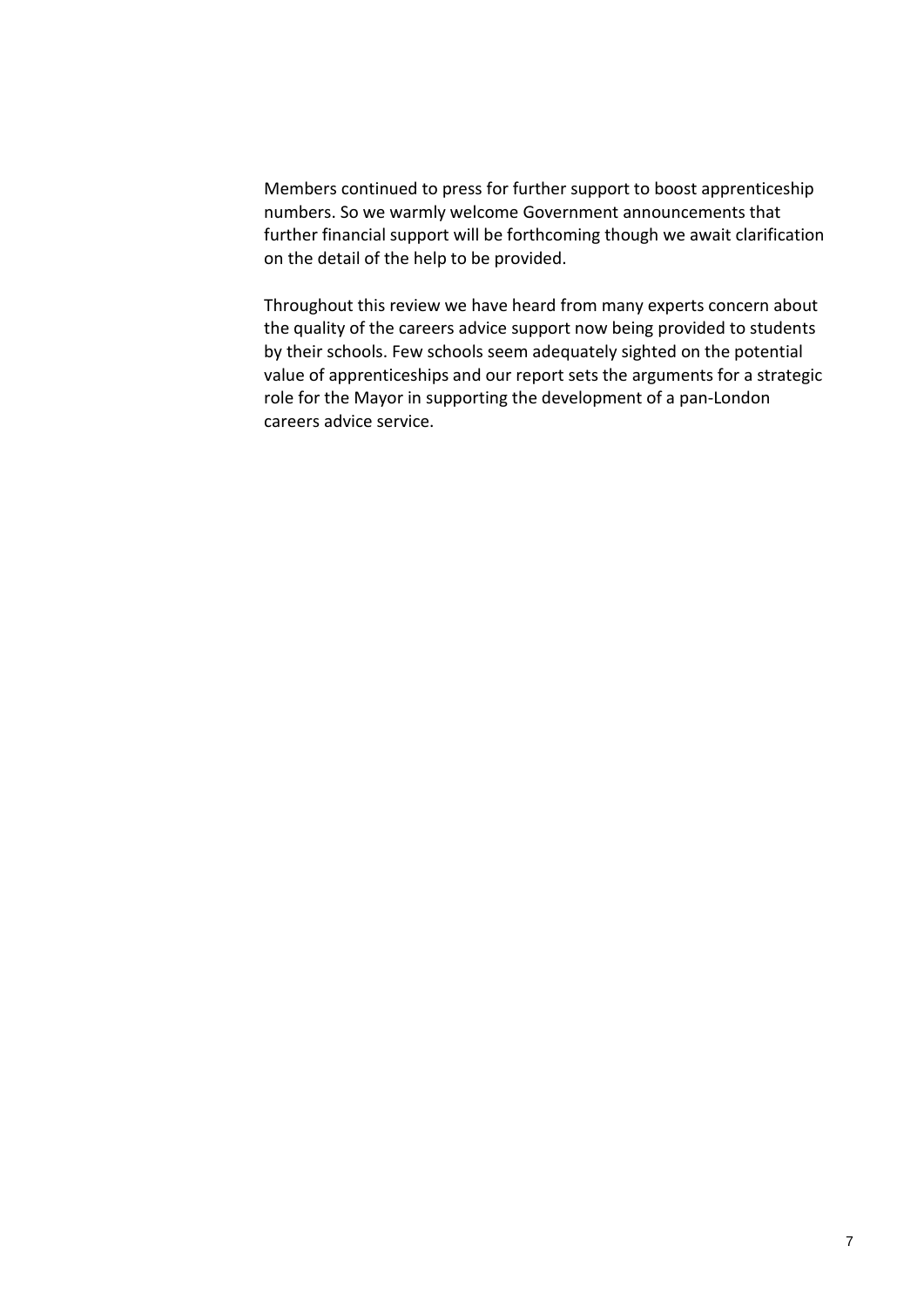# <span id="page-7-0"></span>**Introduction**

As the Mayor has often noted providing apprenticeships is a "win-win" for the London economy. A structured course combining learning on the job with studying for academic qualifications offers a foot on the ladder of career success for the school leaver and those changing career while being hugely rewarding for the companies involved.

The Government's goal is for young people to go into apprenticeships or to university – or in the case of some Higher Apprenticeships, to do both. In order to achieve this, the Government has proposed a range of reforms which it hopes will modernise the current system of provision and make it more attractive to employers to take on and support apprentices. These reforms will be introduced in stages with the end goal of replacing the current system by 20[1](#page-7-1)6/17. $^1$ 

In the last two and a half years about 110,000 apprenticeship places have been created in London and the Mayor has set an overall target of 250,000 by the end of the academic year 2016. While London has seen a rapid increase in the volume of apprenticeships created, it still lags behind other regions and the number of apprenticeship "starts" created last year was below the level created the year before.

Recently published data by the Greater London Authority (GLA) demonstrates the substantial challenge that exists to meet the target number of apprenticeships. Data for the first three quarters of 2013/14 shows that while 29,980 apprenticeships were created, a further 26,224 starts are needed to meet the target in the final quarter alone. Overall, we need a 19 per cent year-on-year increase in the number of new apprenticeships created to achieve the Mayor's manifesto target. $<sup>2</sup>$  $<sup>2</sup>$  $<sup>2</sup>$ </sup>

The Mayor, through his position as Chairman of the London Enterprise Panel (LEP), has sought to reinvigorate the GLA's support for the creation of apprenticeships through a bid to the Government's Local Growth Fund, which is designed to support economic growth in the local area. The London Growth Deal, which was announced on 14 July 2014, has secured £236m from central Government with £151.5m of new funding confirmed for 2015/16. These funds will be used to "build London's skills base and

<span id="page-7-1"></span> $1$  See Appendix 2 for more detail

<span id="page-7-2"></span> $2$  Investment and Performance Board paper – Apprenticeship update, para. 3.14, Sept 2014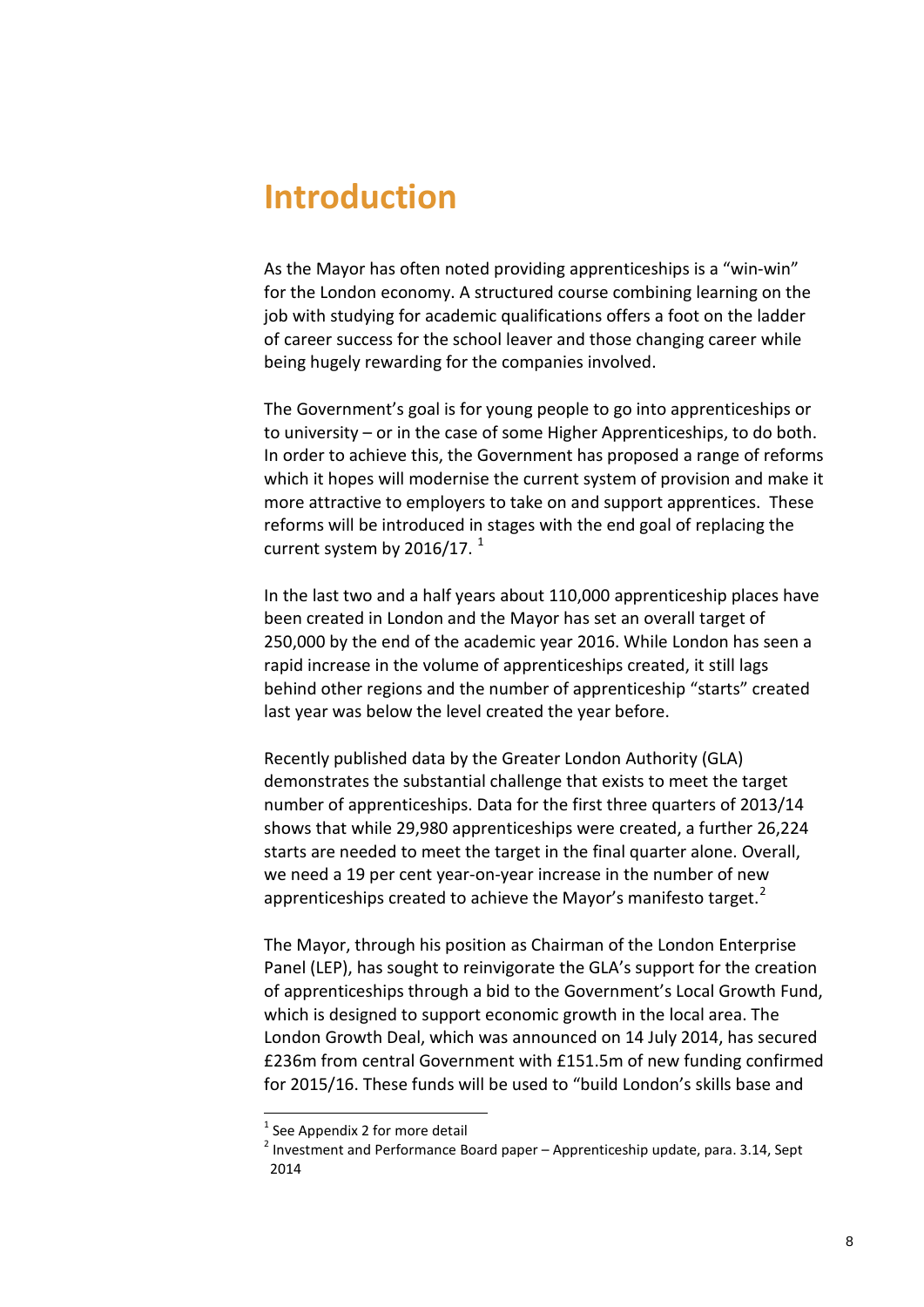support business, help Londoners into sustainable employment and improve housing supply." As part of the overall package there will be funding for programmes designed to increase the number of apprenticeships. The LEP itself will specifically fund up to an additional £4m over the next two years to support further employer engagement and marketing activity. The Government has also, crucially, indicated an intention to subsidise SMEs that want to take on an apprentice (the SME AGE Grant Incentive), although the total value of that commitment is unclear.

All these commitments are to be welcomed. However, given the magnitude of the task, the Committee considers that a further tranche of sector-specific targeted activity will be necessary. This report sets out the arguments for what those measures should be. In particular, we recommend that the LEP pull together all its activities into an Apprenticeship Action Plan that clearly sets out how the Mayoral interventions will support the creation of apprenticeships in those sectors that drive London's economy. This will involve generating greater volumes of apprenticeships through the large firms, which employ more than 50% of London's labour force, expanding SME involvement and ensuring continuity of firm involvement. It is also time for a more developed statement about the role of the LEP in supporting careers guidance and information for young people which we have heard is vital to ensure adequate signposting into apprenticeships. Further work with the Higher Education sector to encourage the Russell Group of universities to offer more Higher-level apprenticeships, which more effectively meet London's need for higher level skills, is also needed.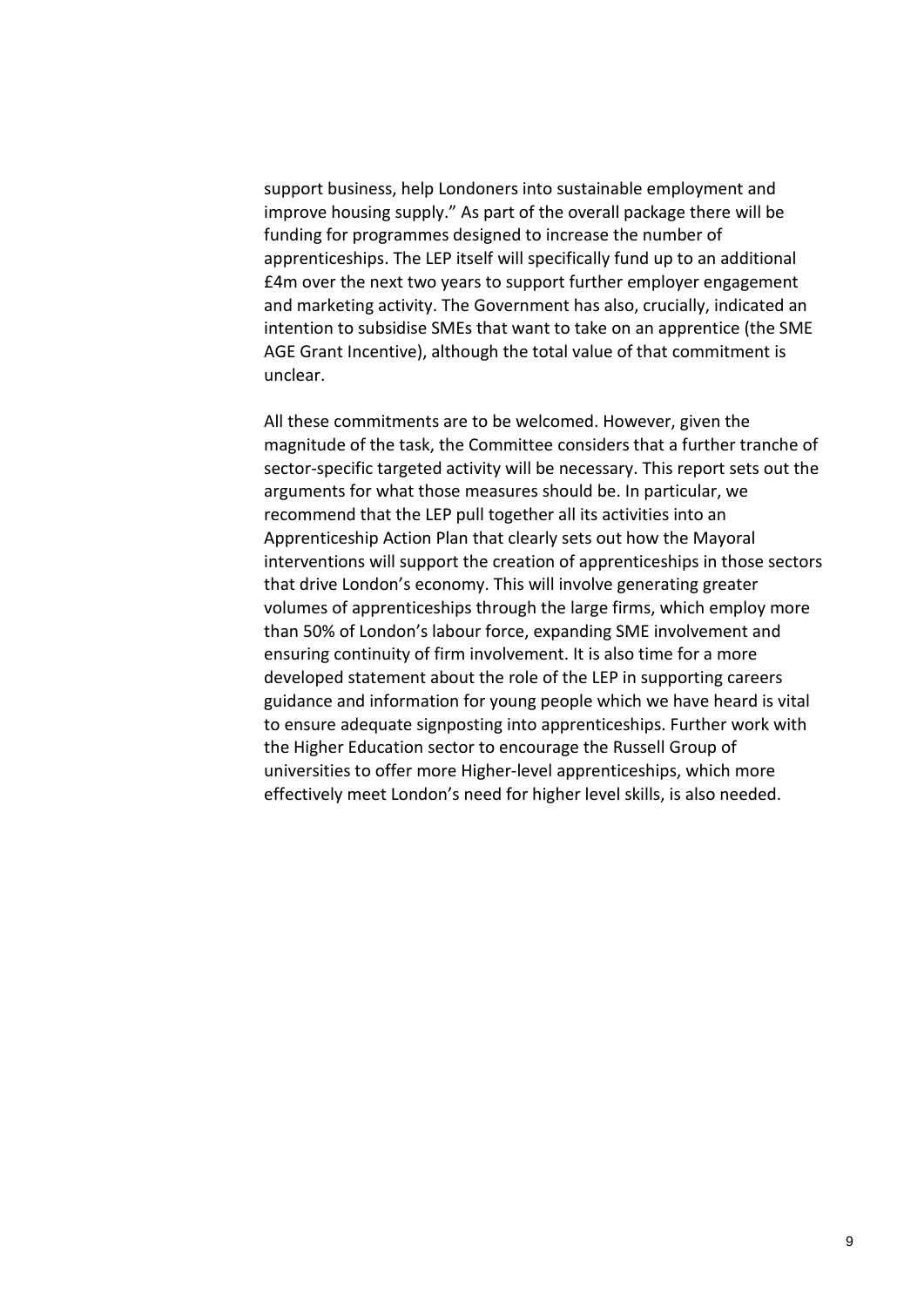# <span id="page-9-0"></span>**London is falling behind**

There is strong evidence of widespread support for apprenticeships from employers and from apprentices. A number of Government surveys published by the Department for Business, Innovation and Skills (BIS) demonstrate high levels of business value from running apprenticeships including improved product or service quality, higher productivity, improved staff retention and the introduction of new ideas to the company.

Our investigation has heard similar views from a wide range of experts, including from the Trades Union Congress, Confederation of British Industry and the Federation of Small Business, from enterprises offering or thinking about offering apprenticeships and from apprentices themselves.

*"One of the pros of taking on an apprenticeship, particularly in our industry [communications], was having someone with a completely fresh mind …who brought fresh thinking and really creative thinking with them"* Kate Parker (Forster Communications)

Apprentices themselves are hugely positive about the scheme. Apprentices of different ages and from different trades have told the Committee that apprenticeships provide a wide range of benefits. They can provide a chance to re-train (increasing numbers of apprenticeships are being taken by people over 19 years old)<sup>[3](#page-9-1)</sup>, or can be seen as a positive alternative to university, providing a clear pathway to work and further qualification. Nevertheless we are keen for the Mayor to seek the expansion of high quality apprenticeships as a firm offer particularly to those young people who leave school without a job or higher education place. This then provides a firm policy response to the persistently high levels of youth unemployment in London.

*"One of the reasons why I chose to do this apprentice[ship] was… for me to get practical experience there while doing my course. [Also] there is a career at the end of it with routes into different occupations from an operative level to be a supervisor to a site manager, which I think my family will be very happy for me to be and I said, "Yes, it is for me so I will go for it."* Musa Jallow (Construction Operative Apprentice, Crossrail)

<span id="page-9-1"></span><sup>3</sup> <http://www.nao.org.uk/wp-content/uploads/2012/02/10121787.pdf>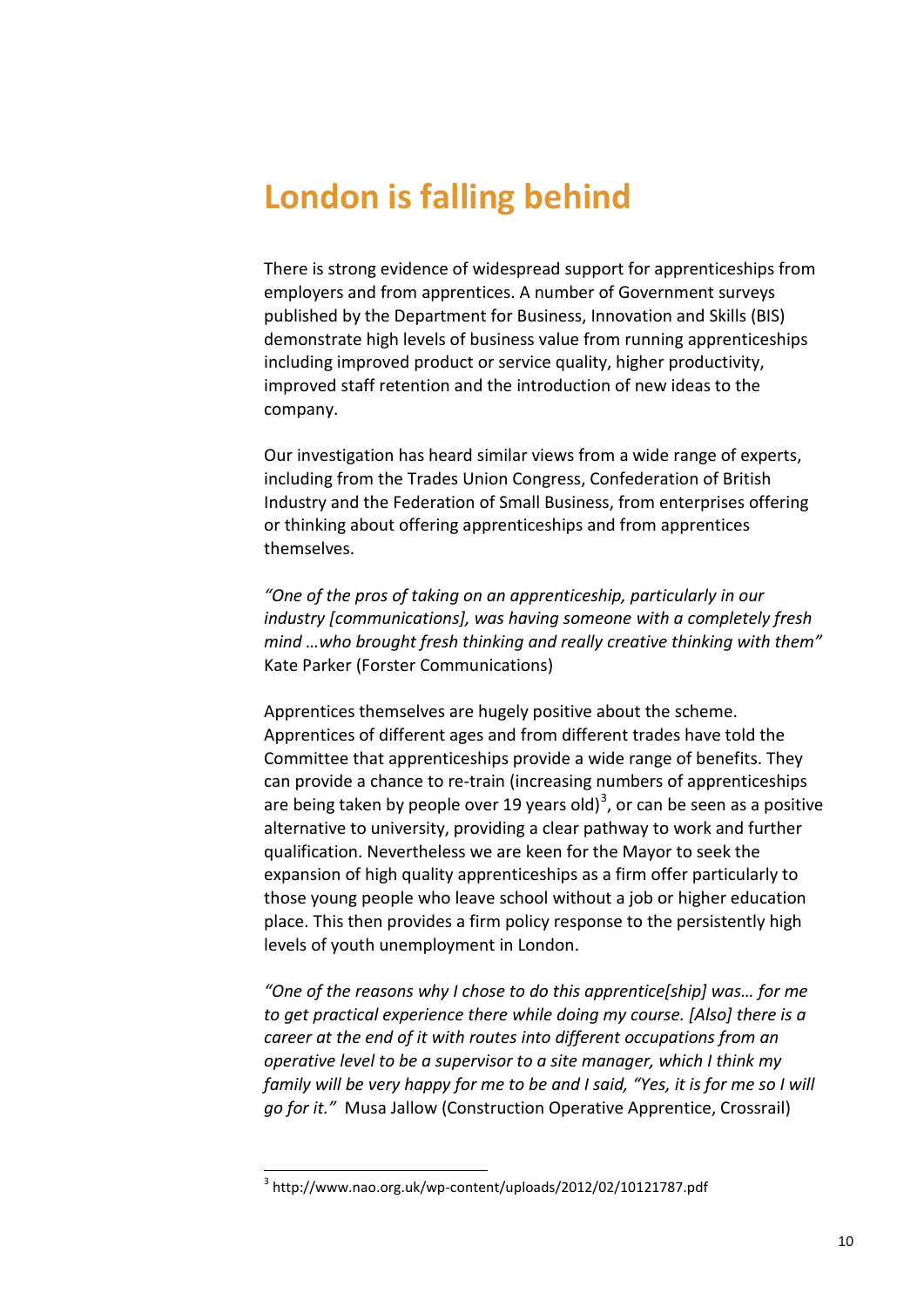Despite this strong support, London lags behind other regions in terms of the number of apprenticeships created. London's number of funded apprenticeships in 2012/13 stood at 77,110, the lowest regional total, bar that for the North East. As a proportion of total employment, London's figure of 2 per cent apprentices for 2012/13 was the lowest in England<sup>[4](#page-10-0)</sup> and the city's share of the total number of apprenticeships created has slipped from 9.2 per cent in 2011/12 to 8.9 per cent in 2012/13. London is lagging behind in the number of apprenticeship starts too. Table 1 sets out the latest data.

| Region                         | 2009/10<br><b>Full year</b> | 2010/11<br><b>Full Year</b> | 2011/12<br><b>Full Year</b> | 2012/13<br><b>Full Year</b> | $%$ of<br>employment<br>2012/13 |
|--------------------------------|-----------------------------|-----------------------------|-----------------------------|-----------------------------|---------------------------------|
| North East                     | 18,510                      | 34,550                      | 38,340                      | 35,870                      | 2.3                             |
| North West                     | 47,280                      | 78,660                      | 89,310                      | 84,180                      | 2.6                             |
| Yorkshire<br>and The<br>Humber | 36,530                      | 55,800                      | 64,200                      | 59,900                      |                                 |
| East<br>Midlands               | 24,620                      | 40,860                      | 46,790                      | 49,010                      | 2.0                             |
| West<br>Midlands               | 31,720                      | 54,290                      | 60,470                      | 62,430                      | 2.6                             |
| East of<br>England             | 23,730                      | 39,760                      | 45,820                      | 46,220                      | 1.6                             |
| London                         | 20,350                      | 41,400                      | 47,230                      | 45,070                      | 1.2                             |
| South East                     | 39,120                      | 58,340                      | 66,850                      | 68,960                      | 1.6                             |
| South West                     | 35,020                      | 49,330                      | 55,950                      | 52,540                      | 2.0                             |
| <b>England</b><br><b>Total</b> | 276,900                     | 453,000                     | 515,000                     | 504,200                     |                                 |
| Other                          | 2,790                       | 4,220                       | 5,600                       | 6,040                       |                                 |
| Grand<br>Total                 | 279,700                     | 457,200                     | 520,600                     | 510,200                     |                                 |

| Table 1: Apprenticeship Programme Starts by Region (2009/10 to |  |
|----------------------------------------------------------------|--|
| 2012/13)                                                       |  |

Source: BIS data store and ONS reference tables

 $\overline{a}$ 

Jon Thorn, Head of Business Development for London and the South East for the Skills Funding Agency and BIS explained that London struggles to create apprenticeships for a number of reasons:

<span id="page-10-0"></span><sup>4</sup> Source: Skills Funding Agency and ONS Regional employment data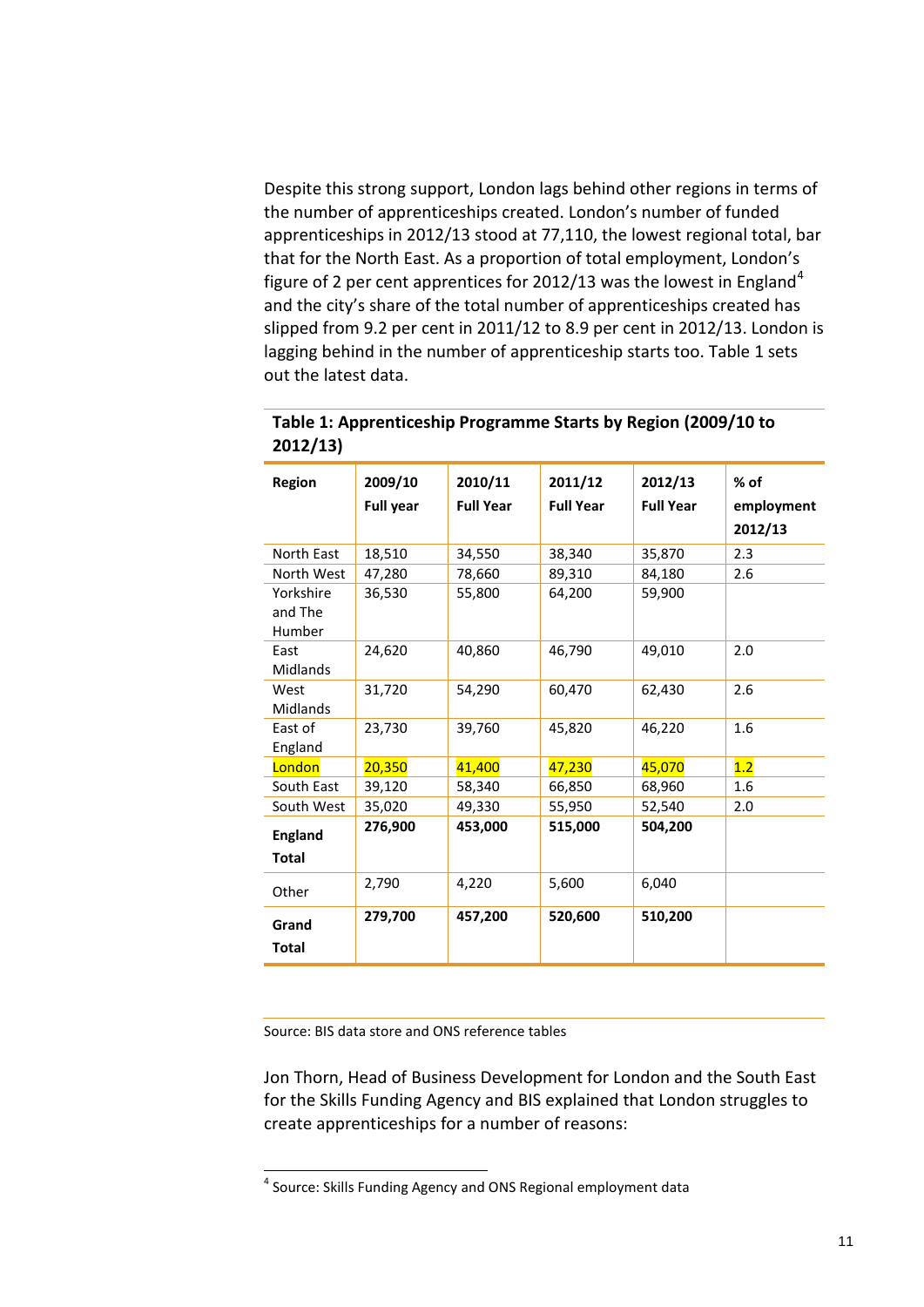- it has a more service- based economy than the rest of the country and financial and business services are only now catching on to the idea of having apprenticeships;
- jobs in London tend to be at the higher end of the skills range than the rest of the country and until recently apprenticeships were not designed for that level of education; and
- The global nature of the London labour market has meant that it has been fairly easy for employers to go out and buy the skills they need rather than necessarily training their own.<sup>[5](#page-11-0)</sup>

### **The role of the Mayor in supporting apprenticeships**

Since 2010, the Mayor has supported a wide ranging Apprenticeship campaign. This has largely focused in boosting awareness among employers of the value of providing apprenticeship opportunities and subsidising SMEs taking on apprentices. Recently the Mayor has, in response to the fall in numbers of apprenticeships being started in London, sought to revitalise his approach. Specifically, up to £1m will be spent on a new business-to-business campaign to raise awareness within SMEs, there will be a further round of Mayoral letters seeking to engage with and disseminate information to new partners and intermediaries and a further round of subsidies to SMEs for taking on an apprentice.

We welcome a renewed approach from the LEP which focuses on further employer engagement and marketing activity. This is a good way to communicate the value of apprenticeships to employers. However, our analysis of apprenticeship provision suggests that there is a need for a more concerted effort to target specific sectors in order first to understand why firms in particular sectors are reluctant to take on apprentices, to understand what support they might need at the initial stage and then to take on repeat business to generate the volumes of apprenticeships needed to meet the Mayor's target.

We have also heard concerns that the target driven approach adopted by the Mayor may be masking a concern expressed to us by stakeholders about the quality of the apprenticeships being offered. It is important that the Mayor looks to increase the number of good quality apprenticeships so that apprentices can be quickly matched to available jobs. Many employers would prefer apprenticeships that deliver a Level 3 qualification (rather than a level 2) reflecting the higher-skill requirements of the London economy. As Dr Tristan Hooley told us "at the moment there is a vast number of things which you can describe as apprenticeships… apprenticeships should be a high-quality route which

<span id="page-11-0"></span> $5$  Economy Committee transcript, January 2014, page 14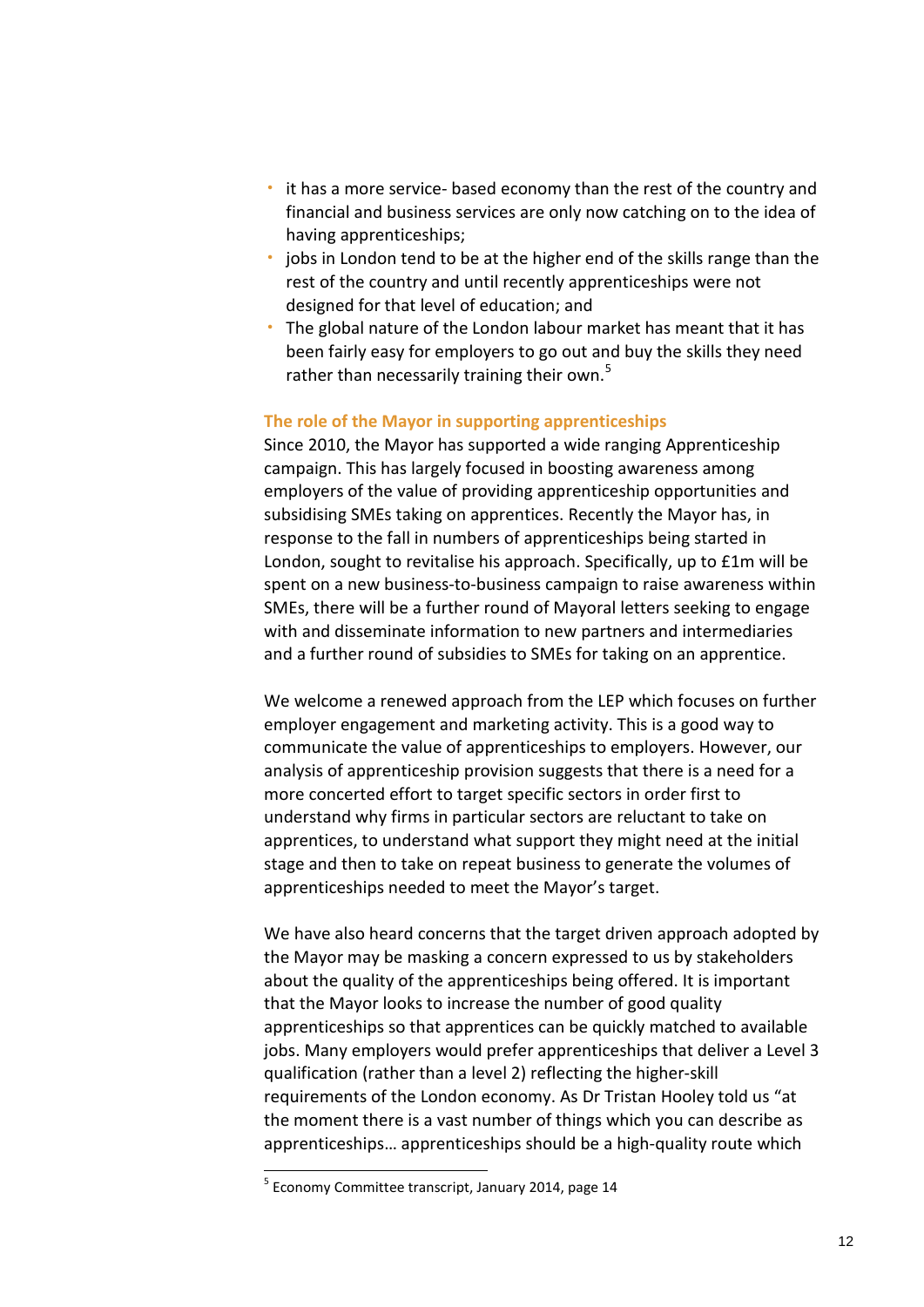has some parity of esteem with academic routes. [What you need to ensure is that] apprenticeships are training for a career. You do not train someone to stack shelves in an apprenticeship; you train someone to be a shopkeeper." Ian Ashman, (Principal, Hackney Community College) supported this sentiment and noted that "[it is the] rigour of the training and the respect in which it is held [that] means that it has credibility as a qualification."

The Mayor pays apprentices at the GLA the London Living Wage, which is significantly above the statutory minimum of £2.68 per hour for those apprentices aged under-19 or in their first year. In doing so he recognises that the higher the wage the better the calibre of candidates the business offering the apprenticeship will attract. While pay for apprentices is an issue for Government, the fact that the Mayor pays apprentices at the GLA the London Living Wage indicates that the Mayor agrees that £2.68 is perhaps not quite enough. We support the Mayor's example and would urge London employers to look to move towards paying apprentices the London Living Wage.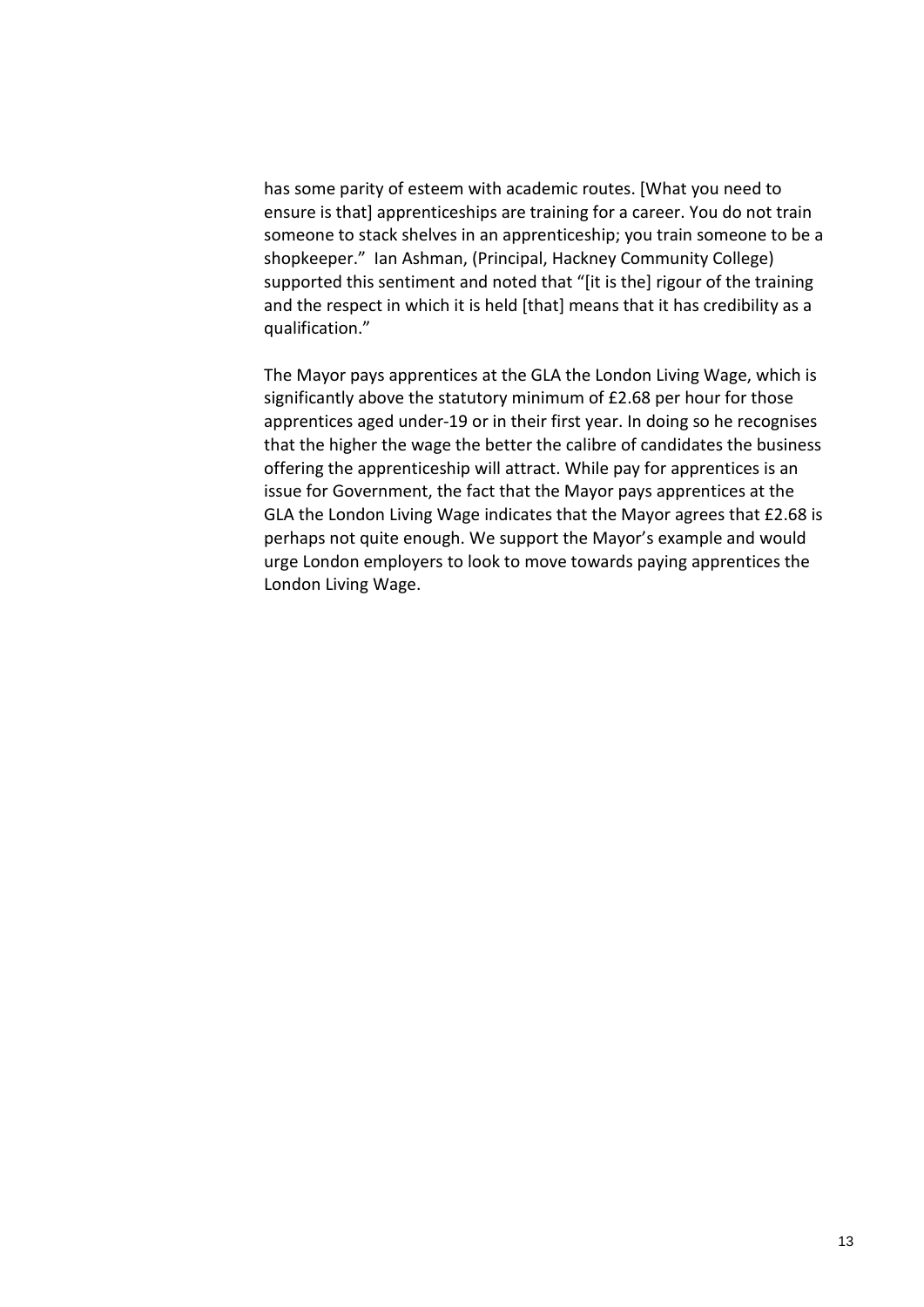# <span id="page-13-0"></span>**Targeting the large firms and key sectors that drive the economy**

The majority of London's working population is employed in large firms. Large firms have the Human Resource capability to support large volumes of apprenticeships. However, large firms can also often use unpaid internships as an active recruitment tool. Apprenticeships may not always fit comfortably with their recruitment pathways.

Our analysis of firms in London indicates that the largest number of apprenticeships are created in the business, administration and law sector; followed by health, public services and care. These two sector categories generate over half of all the apprenticeships created across the capital. These sectors also have a large proportion, more than 70 per cent, of their employees employed in large firms (ie over 250 people). Firms in these sectors employ nearly 2 apprenticeships per 100 employees (see table 2 below – which shows those sectors not shaded performing above the regional averages and those shaded falling behind). This level of provision is broadly in line with the English average reported by the NAO in 2012 but falls well below rates found in other countries such as Germany, Switzerland or Australia where rates are twice as high.<sup>[6](#page-13-1)</sup> It is unclear how the LEP is targeting London's large firms to boost apprenticeship starts in firms where some apprenticeships are already being offered. While apprenticeships are mandatory in many sectors in Germany and Switzerland, these international benchmarks indicate that more could be done with specific sectors to drive up the proportion of starts offered in the capital.

Surprisingly, sectors such as construction (where apprenticeships should be well established) and the ICT and leisure, travel and tourism sectors, where London has particular strengths, are among the worst performing sectors in terms of the proportion of apprenticeships created per 100 employees (see table below). Other English regions are generating more apprenticeships in these sectors; for example, provisional data for last year indicates that there were more than 500 extra apprenticeships created in both the South East Region and South West region in ICT firms than in London while in tourism-related enterprises both the South East and North West created an additional 400 to 500 apprenticeships more than in London. We also heard that most UK construction firms do not now directly employ much of their workforce, but instead mainly use

<span id="page-13-1"></span> $^6$  <http://www.nao.org.uk/wp-content/uploads/2012/02/10121787.pdf>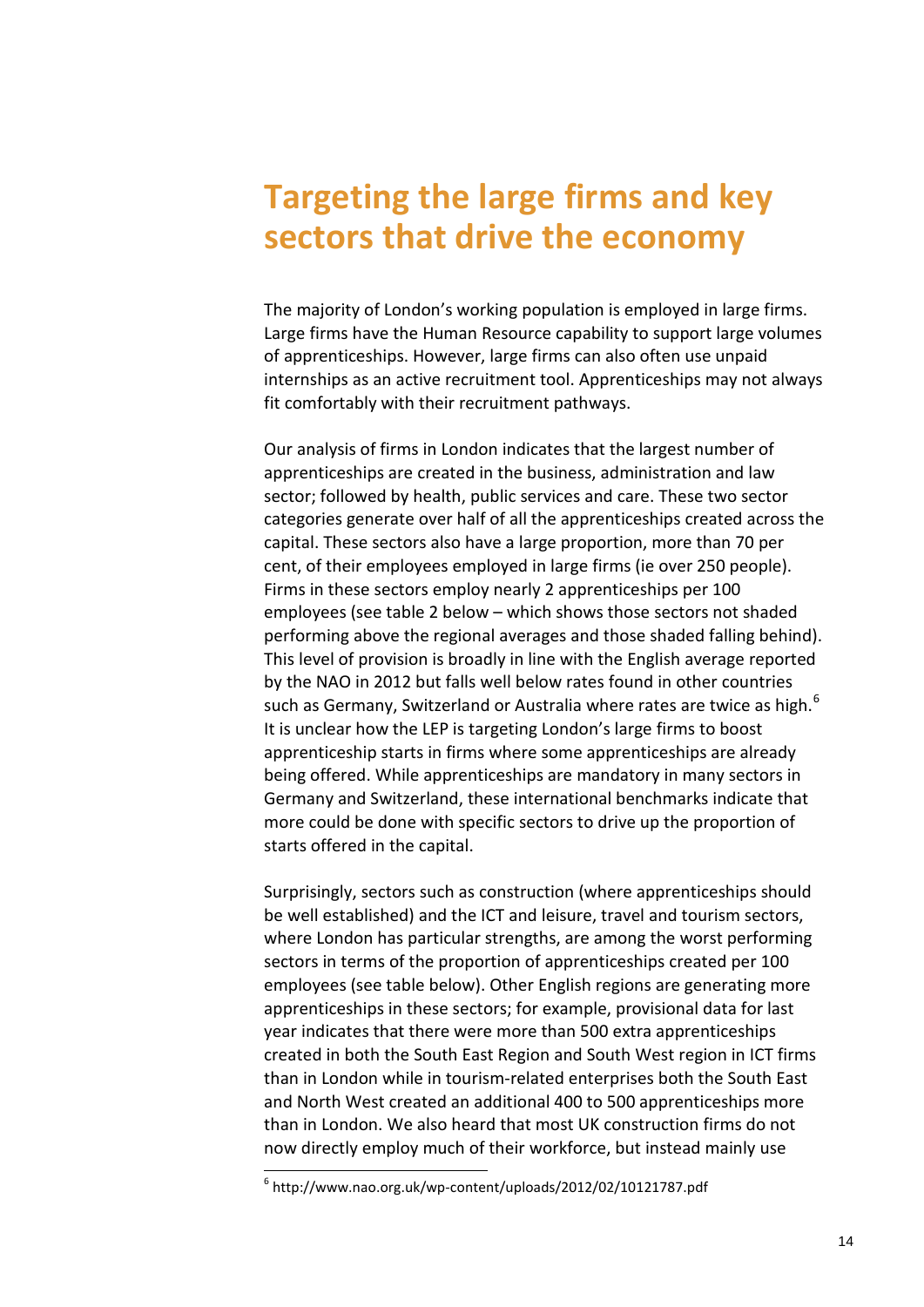agency workers, and so have no incentive to invest in apprenticeships or any other forms of workforce development. This must have serious consequences for the long-term health of this sector. We will write to BIS to assess whether there is a need for further government action to ensure that workforce practices across the sector support a healthy future for UK construction.

| <b>Business sector</b>                                                 | Apprentice<br>-ships | Sector %<br>of total<br>created | <b>Employees</b> | Sector %<br>of total<br>workforce | Apprentice-<br>ships per<br>100<br>employees |
|------------------------------------------------------------------------|----------------------|---------------------------------|------------------|-----------------------------------|----------------------------------------------|
| Business, Admin<br>and Law                                             | 16,240               | 36.4%                           | 885,100          | 21%                               | 1.835                                        |
| Health, Public<br>Services and<br>Care                                 | 11,120               | 25%                             | 638,100          | 15.1%                             | 1.743                                        |
| Engineering<br>Manufacturing<br>Technologies                           | 4,190                | 9.4%                            | 288,300          | 6.8%                              | 1.453                                        |
| Retail and<br>Commercial<br>Enterprise                                 | 7,240                | 16.2%                           | 582,700          | 13.8%                             | 1.242                                        |
| Construction,<br>Planning and<br>the Built<br>Environment              | 980                  | 2.2%                            | 140,500          | 3.3%                              | 0.698                                        |
| Leisure, Travel,<br>Tourism, Art,<br>Media and<br>publishing           | 2,290                | 5.1%                            | 536,900          | 12.7%                             | 0.427                                        |
| Information and<br>Communication<br>Technology                         | 1,210                | 2.7%                            | 308,900          | 7.3%                              | 0.392                                        |
| Science and<br>Mathematics,<br><b>Education and</b><br><b>Training</b> | 1,240                | 2.8%                            | 842,300          | 20%                               | 0.147                                        |
| <b>Total</b>                                                           | 44,510               |                                 | 4,222,800        |                                   | 1.054                                        |

### **Table 2: The number of apprenticeships across London's businesses**

Source: BIS database

One particular proposal that we have considered is the use of a Kitemark that firms would be able to use to demonstrate that they invest in their workforce by offering quality apprenticeship programmes. We heard for example that BT apprenticeships are highly thought of, and in themselves are seen as, a badge of quality and a signal of BT's commitment to providing this form of career pathway. For Kevin McLoughlin, owner of a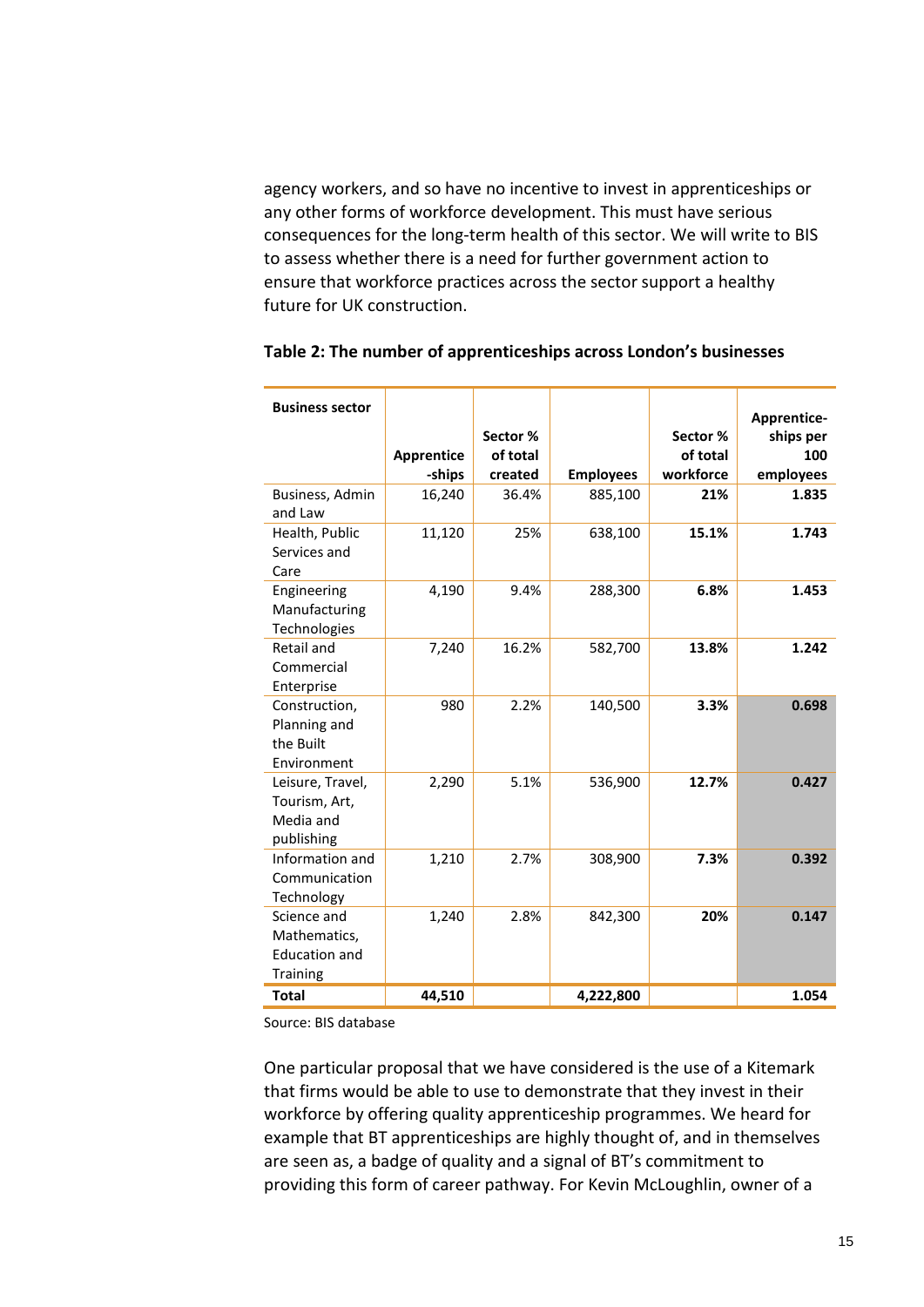decorating enterprise that has trained apprenticeships since the mid-1990s, this would be an important incentive for firms in the construction industry to encourage them to look to the local labour market rather than recruit from abroad.<sup>[7](#page-15-0)</sup> This idea was broadly supported by a round table of stakeholders including the CBI and TUC so long as it was meaningful and voluntary.

## **Recommendation 1**

The LEP should set out an Apprenticeship Action Plan (AAP) that brings together all the Mayoral initiatives in one document.

## **Recommendation 2**

The AAP needs to have measures tailored for different sectors and different sizes of businesses. To inform the AAP, the LEP should seek to establish why some sectors generate more apprenticeships per 100 employees than others (for example business against tourism and ICT) and whether there is a need for targeted initiatives for working with large firms to boost apprenticeship starts to levels typically seen in competitor countries. Retail and tourism are two areas where the LEP should assess why apprenticeship levels are below the London average. The LEP should also establish whether large firms' use of interns or graduate trainee programmes may be impeding their use of apprenticeships.

- The public sector has achieved some success by using its supply chain to drive up apprenticeship numbers. The LEP should determine whether procurement practices could be an effective tool for incentivising firms to take on apprentices and include appropriate measures in the AAP.
- A "Trained in London" branding for firms offering and committing to offer quality apprenticeships in the capital when they work with the Mayor to boost apprenticeship numbers is one possible approach that merits further testing. The LEP should discuss this and include a measure in the AAP to assess the potential benefits of developing this type of brand.

<span id="page-15-0"></span> $7$  Economy Committee transcript, February 2014 page 31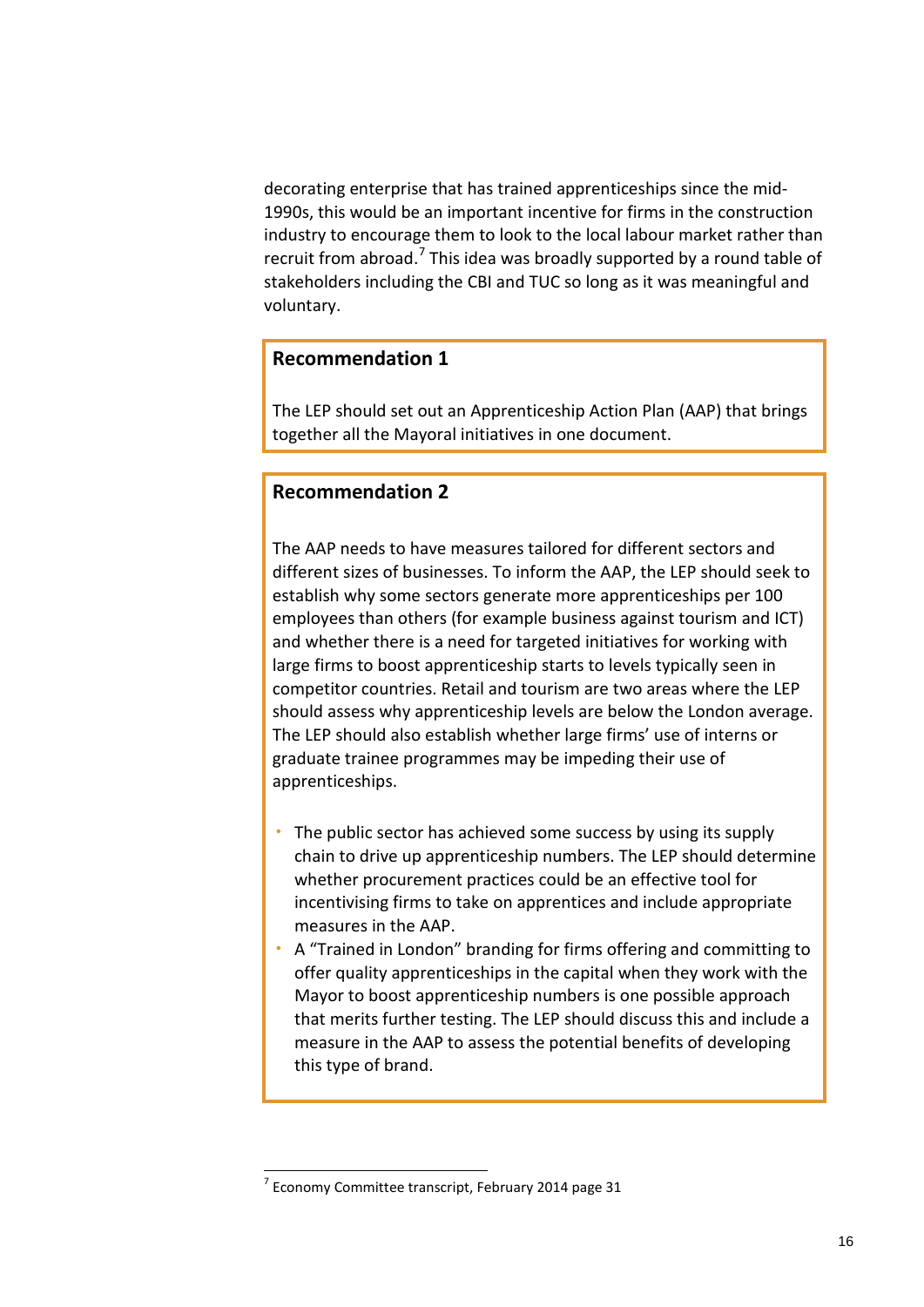# <span id="page-16-0"></span>**Clarity over support for SMEs needed**

### **Undoing the red tape…**

The Government proposes three key changes to the way apprenticeships are provided:

- Simplification of the framework that establishes the standard for each occupation area of an apprenticeship. This process of design will be employer-led with the aim to set down the requirements for an apprenticeship to one side of A4. This will make it easier to explain to employers what an apprenticeship looks like and also to the potential apprentice what will be involved. This has been broadly welcomed by employers we have heard from.
- There will be a shift from continuous assessment to the expectation that two-thirds of the assessment process will happen at the end of the apprenticeship and that will culminate in independent assessment of the apprentice against agreed standards. Ministers are keen on grading the outcomes (pass, merit, distinction), but employers see less value in this distinction and the SMEs we spoke to were concerned at having to manage this performance risk.
- Employers will be given a monetary credit in order for them to go out and purchase the training element of apprenticeships that they need in the way they want it from a registered provider, although they will have to make a cash contribution in order to access that credit. How that payment will be made to the employers through HMRC and whether there will be an element of payment-by-results is still unclear.

The current proposal is that all apprenticeships will be governed under the new system in the 2017/18 academic year. The first stage of the Government's implementation plan is to establish a series of 'Trailblazer' organisations to develop new Apprenticeship standards and the highlevel assessment approaches that sit alongside them. Leading employers and professional bodies in eight sectors have already signed up to lead Trailblazer projects and the Government has also published the first version of its "Guidance for Trailblazers".

Data and information from the Trailblazer will help Government learn how the changes are affecting the market place and also provide the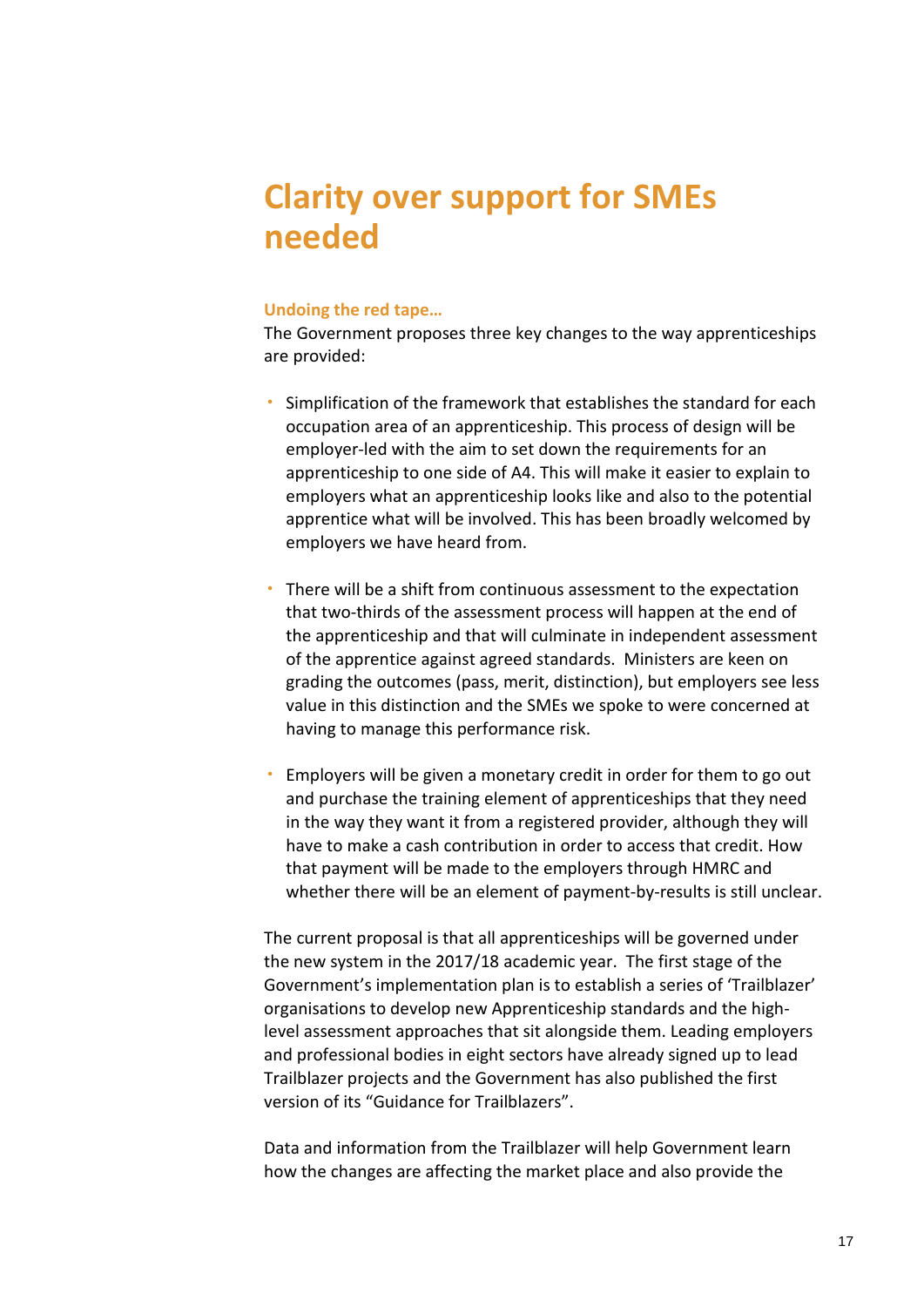potential to help shape any further changes to the policy. We therefore welcome the decision to make Transport for London (TfL) a Trailblazer so that that learning can feed into GLA thinking about whether further intervention in the market is justified. In particular, firms must find the process for creating an apprenticeship as simple as possible so that they are not put off and feel keen to repeat the experience.

The evidence we have received indicates a number of risks associated with the changes to the apprenticeship system. While giving a greater role to employers is broadly welcomed, including by the Federation of Small Businesses and the CBI, there were various views on what level of engagement employers really wanted to have in determining, designing and managing apprenticeship schemes.

We also heard of concerns around the changing role of the training provider. SMEs who will in future have to go into the market place to purchase the training element of the apprenticeship are concerned about how to evaluate the providers, the additional work involved and whether they will get any support from providers as they do now. For training providers, a key concern is how they access the funding and in particular what the cash-flow implications are of getting the contributions from employers, especially SMEs. All of the experts we spoke to agreed that there was likely to be major disruption in the Further Education sector as providers more actively compete with each other for business and with some closures and job losses likely this could reduce the number of apprenticeships that can be created. We share the GLA's concern that "there is a risk that the proposed funding reforms due to begin in 2016/17 will result in businesses deferring from taking any action on apprenticeships now."<sup>[8](#page-17-0)</sup>

There may also be merit in supporting the development of a SME peer learning hub where SME's can go to access support and to learn from others' experiences. Such a hub would according to Ella Sunyer from Forster Communications "break down the kind of barriers of myths and just being able to honestly ask another business how they found it rather than just trying to find information in a very formal way."

<span id="page-17-0"></span> $8$  Investment and Performance Board paper – Apprenticeship update, para. 3.14, Sept 2014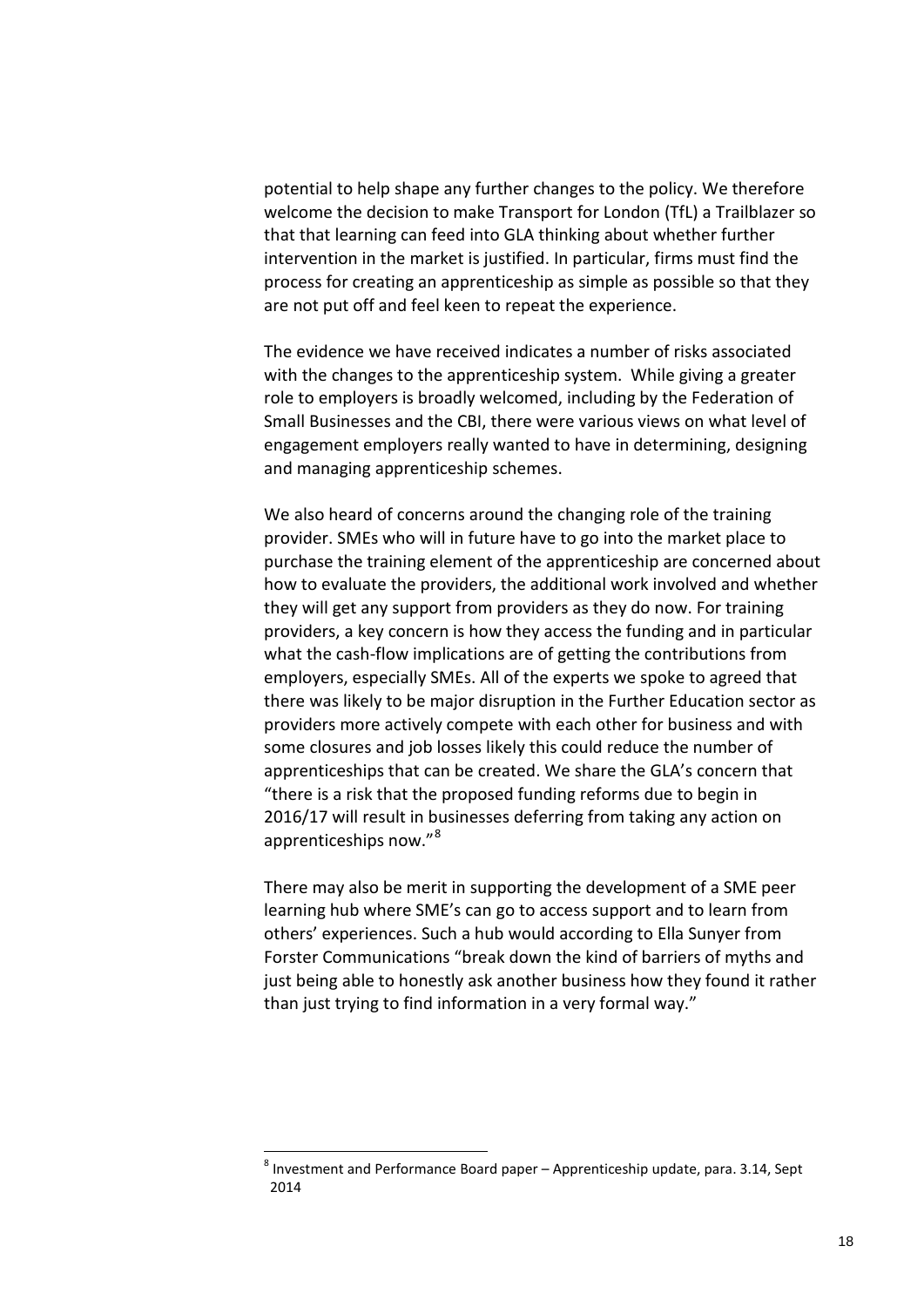## **Recommendation 3**

The AAP needs to be based on a detailed assessment of the impact of government reforms. The LEP should therefore collate data from the London Trailblazers on how the first stage of the reform process is affecting the market, with findings used to inform the Apprenticeship Action Plan.

### **Recommendation 4**

To inform the AAP the LEP should commission a survey of SMEs to identify any issues that have arisen following implementation of the government reforms which are preventing them taking on new or repeat apprenticeships. The LEP should assess the demand and perceived value of the Mayor supporting the establishment of a peer learning hub.

### **…and boosting the money**

Aside from the direct apprenticeship places created by the GLA and TfL, the Mayor has used funding from the Growing Places Fund to boost the number of apprenticeship starts in the capital. He has used £1.5 million to double the Employer AGE (Apprenticeship Grant for Employers) offer from £1,500 to £3,000. Launched in June 2013, the uplift was aimed at SME employers in London to support them with the recruitment of an extra 1,000 apprentices before December 2013. The offer was oversubscribed and was withdrawn on 18 September 2013. This level of financial support has been welcomed by all our experts as the costs of establishing an apprenticeship in London are the highest in the UK and the highest cost of delivery is in a small business.

In the 2014/15 GLA budget round the Assembly voted in favour of freezing rather than cutting the Council Tax precept and using the monies saved to be directed into doubling the apprenticeship grant to create an additional 80,000 apprenticeships. We therefore warmly welcome the commitment from Government to use resource from underspends from the 2007-13 European Social Fund allocation for London to resume the uplift of the SME AGE Grant Incentive to £3,000. However, there is as yet no detail of what conditions might be applied for accessing the grant or as to the total size of the funding stream available.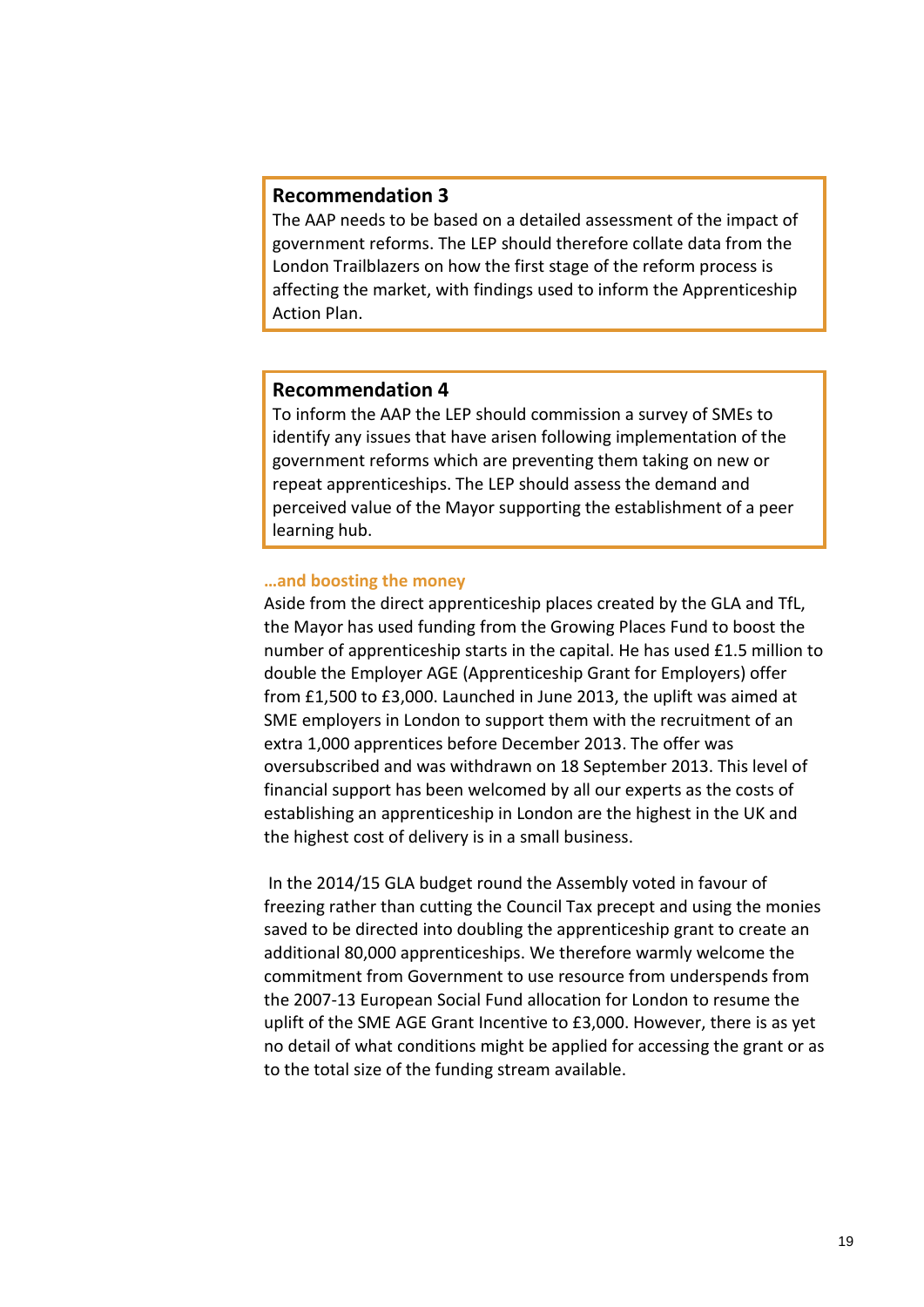# **Recommendation 5**

The AAP should set out the total amount of GLA and Government funding available to resume the uplift of the AGE and the timescale over which it is available. The Plan should also set out what conditions will apply to accessing the grant and whether businesses that have already accessed it once will be allowed to access it again.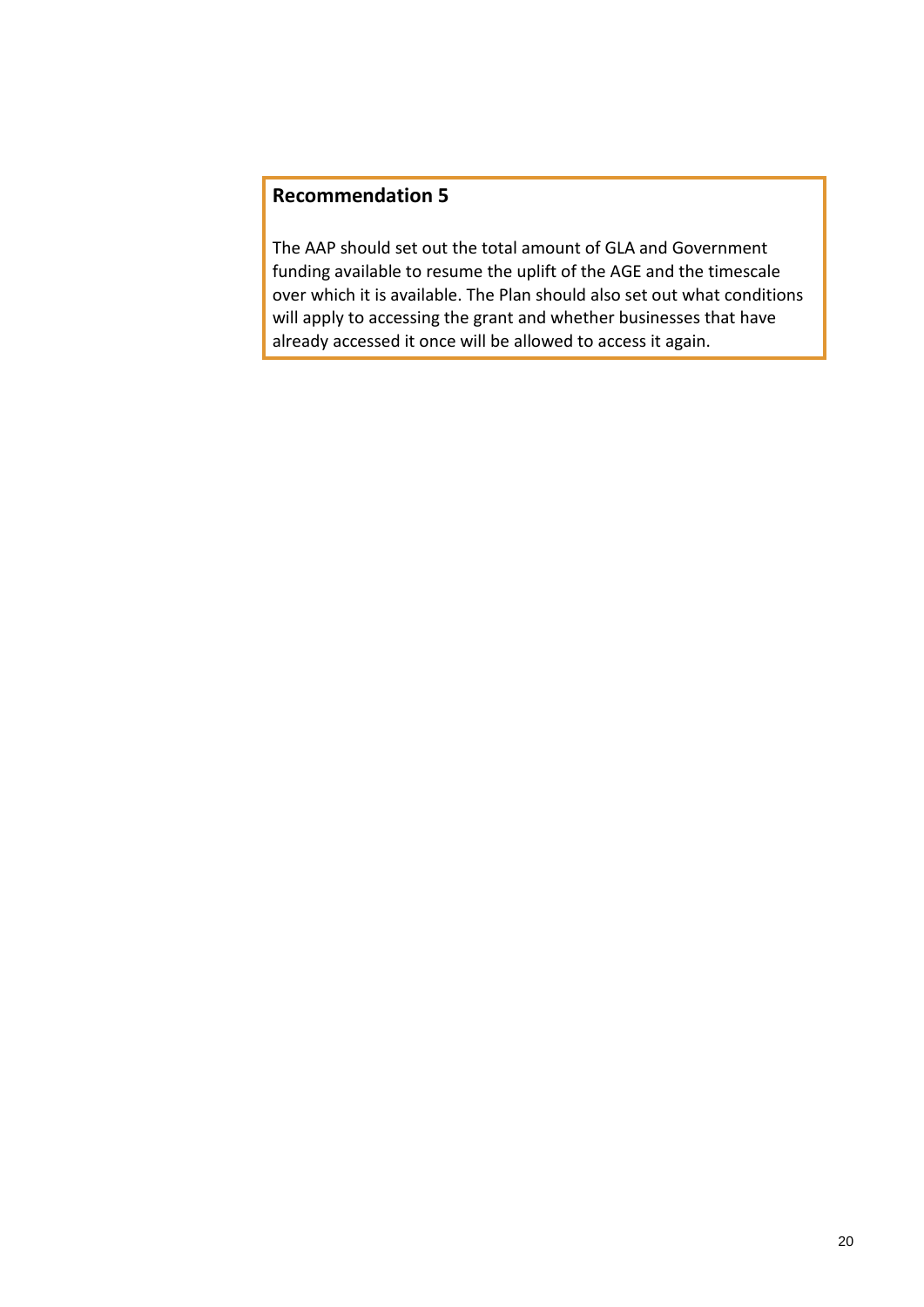# <span id="page-20-0"></span>**Support for young people into work and study**

### **Careers advice**

The Committee is concerned about the inconsistent quality of signposting by schools for apprenticeships since the removal of the former independent careers advice service (Connexions). Ian Ashman, Principal of Hackney Community College and Co-Chair Association of Colleges London, noted that a recent National Association of Colleges survey found that "only 25% of teachers felt qualified to discuss apprenticeships with their students..."<sup>[9](#page-20-1)</sup>. There is clearly more support that can be given to teachers and schools to help their young people make a successful transition to work.

Dr Tristan Hooley (University of Derby) concurred with those results noting that "if you go into schools and you talk to teachers, teachers typically have come through an academic route, and teachers typically understand the academic route and they do not typically understand apprenticeships." Without that level of input and support "young people are generally not aware of what apprenticeships are…they do not necessarily have a detailed understanding of the range of options that are available to them."

Dr Hooley's concerns about the impact of Government reforms are therefore less around the funding and relations with employers and more that "the pieces of the education system that supported career thinking have been taken out. The Government removed funding from Connexions, it transferred responsibility from local authorities to schools for this area, it removed the duty of the careers education and pre-16 work-related learning, and it has also issued very weak statutory guidance around what schools' new remit is in this area".<sup>[10](#page-20-2)</sup>

We therefore welcome the comment from Jack Morris (Co-Chair LEP Skills and Employment working group) that "the whole point about careers [advice] across London is absolutely vital. It is certainly something that we are exercising our minds on through the LEP $^{\prime\prime}$ <sup>11</sup>. In discussions with the Committee, there were intimations that a more developed piece of work would emerge this autumn. The GLA is going to fund an Apprenticeship

<span id="page-20-3"></span><span id="page-20-2"></span><span id="page-20-1"></span><sup>&</sup>lt;sup>9</sup> Economy Committee transcript January 2014, page 21<br><sup>10</sup> Ibid, page 8 <sup>11</sup> Ibid, page 8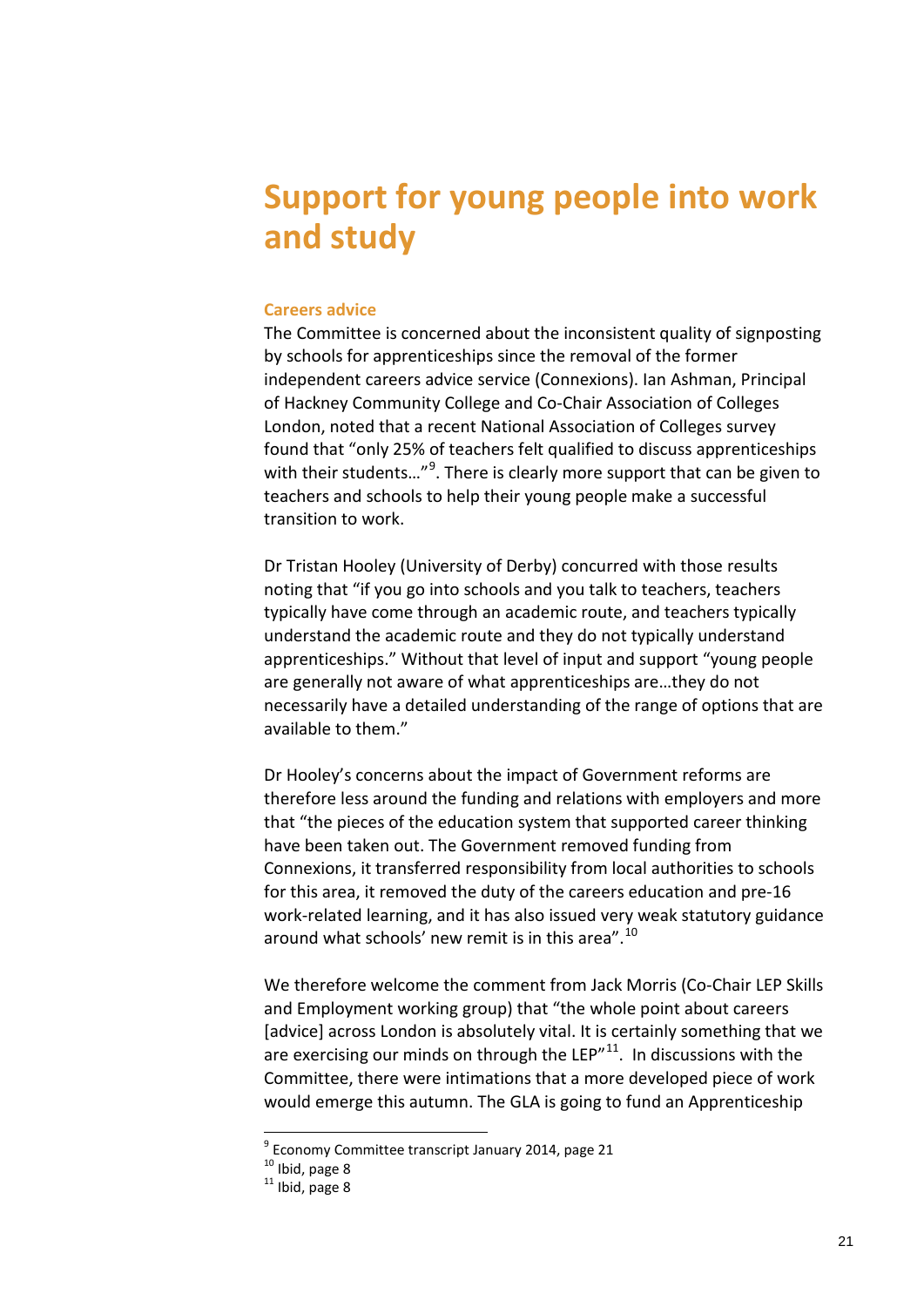Information Ambassadors Network to promote and raise awareness of apprenticeships in London's schools but we now want to see the LEP bring forward an assessment of what role the Mayor should play in helping to support the delivery of a pan-London careers offer. This service should provide high quality, independent careers advice which gives parity of esteem to vocational training as well as academic training.

Through his work in the education sector the Mayor has supported a pilot careers guidance scheme for young people. In 2010, the GLA awarded funding to Nightingale and Aylward academies to deliver a high quality careers guidance and community learning offer. The Mayor and GLA had two objectives for investing in this programme: to improve education and career outcomes for students attending the academies and members of the local community; and to develop models of best practice that can be shared with London schools and policy-makers. The Bexleyheath and Kingsley academies were awarded funding to deliver the same offer in 2012 and 2013 respectively.

A careers guidance offer has been embedded within the curriculum of each academy from Key Stage 3 to Key Stage 5. The programme's aim is to expose students to all post-16 pathways, including apprenticeships, to ensure students understand the link between their academic studies and a successful future after they leave statutory education. It is this aspect of the offer that we are keen to see developed further.

GLA funding also enables the academies to establish new partnerships with parents, colleges and universities, employers and the wider community to improve the outcomes of their students and increase adult skills. This approach aims to reduce the numbers of students in KS4 and KS5 that end up not in education, employment or training. The Chair of the London Assembly's Education Panel has visited Bexleyheath Academy and has commented favourably on the enrichment work being supported by GLA funds in a recent London Assembly report *London Learners, London Lives*. The GLA has commissioned an evaluation report and we would want that work to input into LEP thinking.

### **Apprenticeships at the top Universities**

One final piece of the puzzle that is missing is evidence of a strong commitment from the Higher Education sector, and particularly the Russell Group universities, to provide Higher Apprenticeships which can lead to a Batchelor or even a Master's degree. Linking the aspiration of a "good university place" with vocational training will bring together schools' desires to be seen to be providing high quality career pathways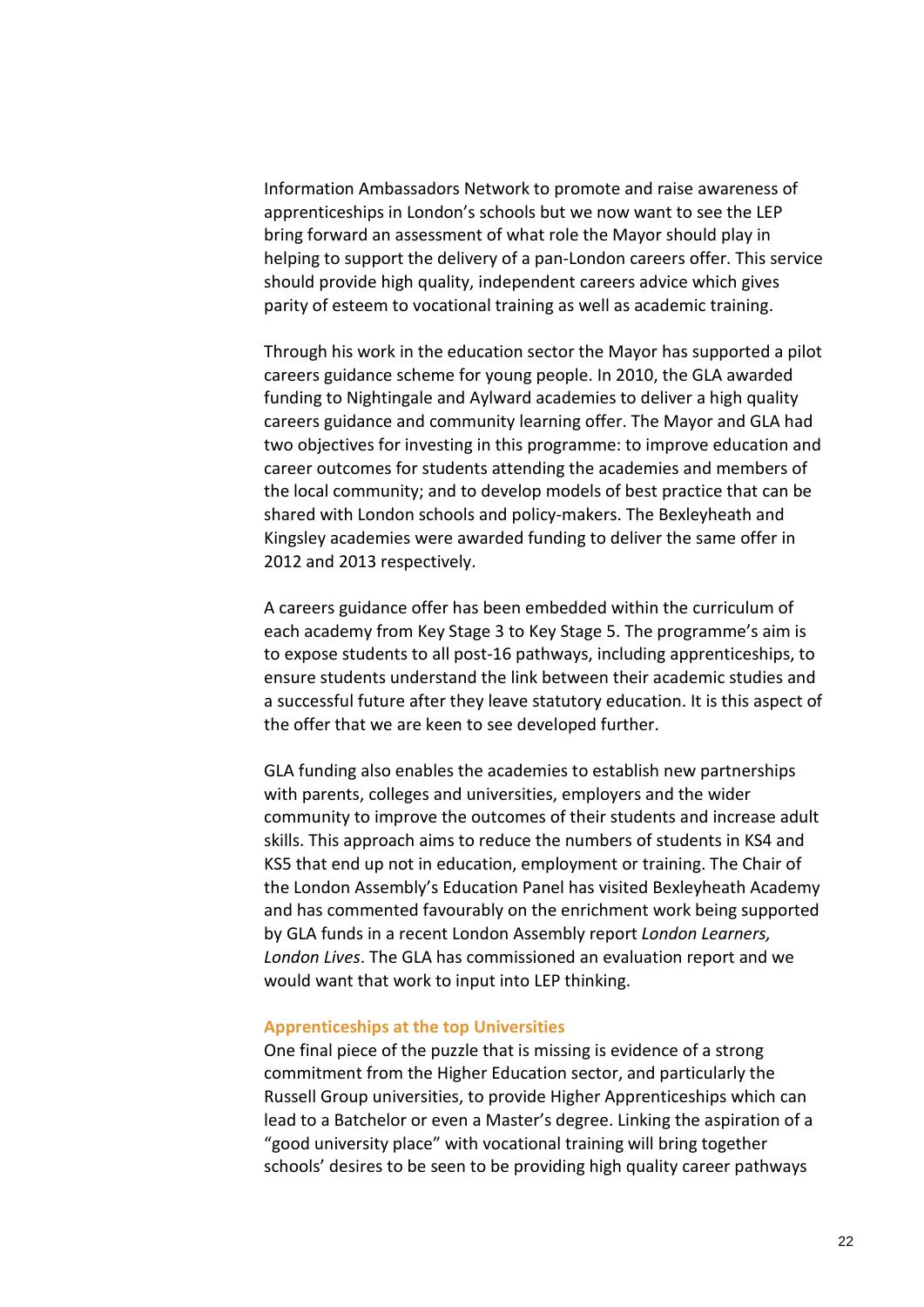for their students with practical job focused training. This is particularly important for London where all the research shows that half the jobs are going to require Level-4 skills and above. According to Jon Thorn, the national figures for last year were just short of 10,000 higher-level apprentices but only 600 London residents actually started one – a depressingly low figure.

## **Recommendation 6**

The AAP should set out initial proposals for an enhance role for the Mayor in supporting the development of a pan-London careers advice service for young people. There should be a clear timetable and enough detail to provide enough material for an effective consultation.

# **Recommendation 7**

The AAP should also set out more developing proposals for engaging with the Higher Education sector, especially the Russell Group, to ensure that more Higher-level apprenticeships are offered in London universities.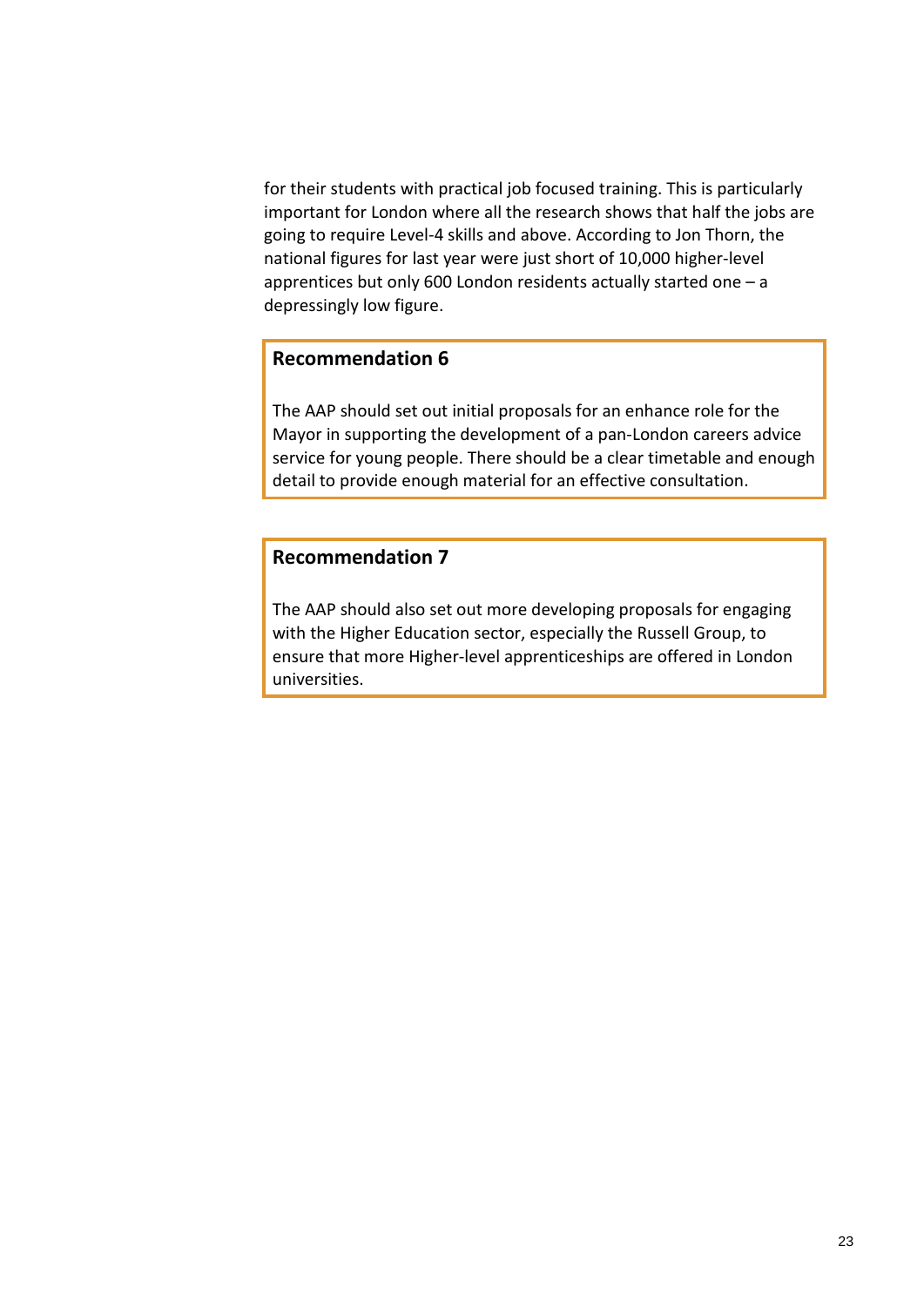# <span id="page-23-0"></span>**Appendix 1 Recommendations**

### **Recommendation 1**

The LEP should set out an Apprenticeship Action Plan (AAP) that brings together all the Mayoral initiatives in one document.

#### **Recommendation 2**

The AAP needs to have measures tailored for different sectors and different sizes of businesses. To inform the AAP, the LEP should seek to establish why some sectors generate more apprenticeships per 100 employees than others (for example business against tourism and ICT) and whether there is a need for targeted initiatives for working with large firms to boost apprenticeship starts to levels typically seen in competitor countries. Retail and tourism are two areas where the LEP should assess why apprenticeship levels are below the London average. The LEP should also establish whether large firms' use of interns or graduate trainee programmes may be impeding their use of apprenticeships.

### **Recommendation 3**

The AAP needs to be based on a detailed assessment of the impact of government reforms. The LEP should therefore collate data from the London Trailblazers on how the first stage of the reform process is affecting the market, with findings used to inform the Apprenticeship Action Plan.

### **Recommendation 4**

To inform the AAP the LEP should commission a survey of SMEs to identify any issues that have arisen following implementation of the government reforms which are preventing them taking on new or repeat apprenticeships. The LEP should assess the demand and perceived value of the Mayor supporting the establishment of a peer learning hub.

### **Recommendation 5**

The AAP should set out the total amount of GLA and Government funding available to resume the uplift of the AGE and the timescale over which it is available. The Plan should also set out what conditions will apply to accessing the grant and whether businesses that have already accessed it once will be allowed to access it again.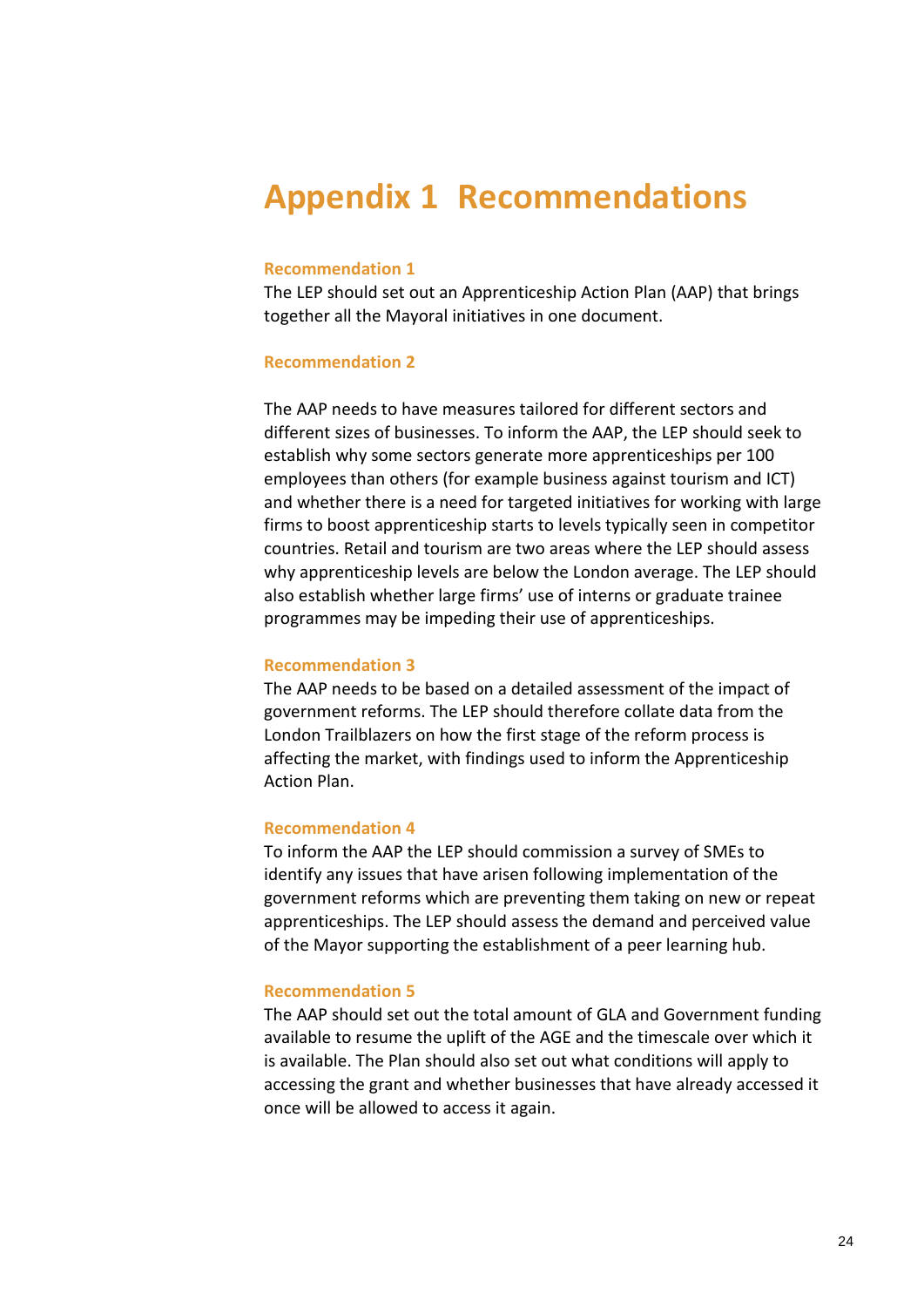### **Recommendation 6**

The AAP should set out initial proposals for an enhance role for the Mayor in supporting the development of a pan-London careers advice service for young people. There should be a clear timetable and enough detail to provide enough material for an effective consultation.

### **Recommendation 7**

The AAP should also set out more developing proposals for engaging with the Higher Education sector, especially the Russell Group, to ensure that more Higher-level apprenticeships are offered in London universities.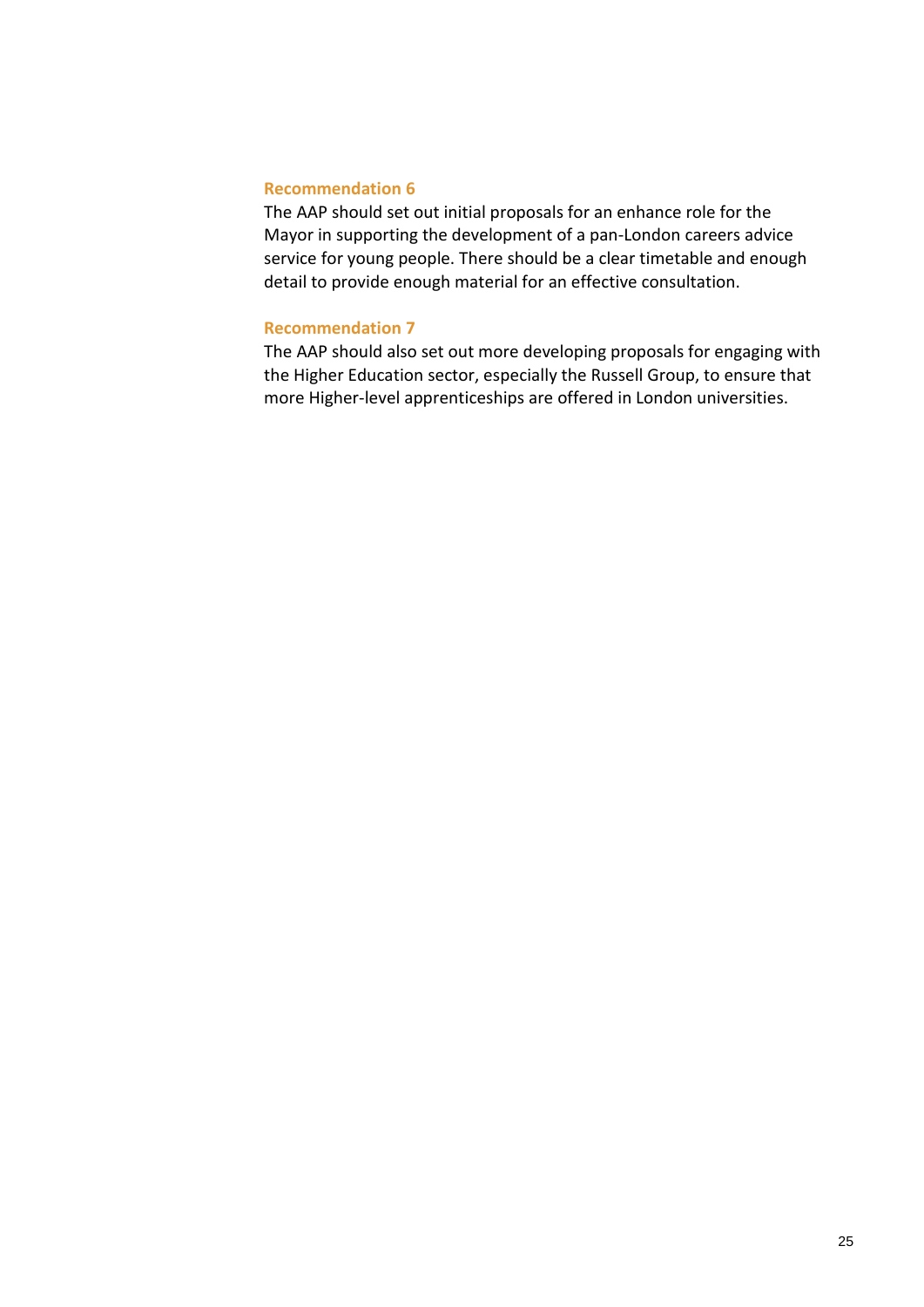# <span id="page-25-0"></span>**Appendix 2 The Government's Apprenticeship reform programme**

Apprenticeships are currently governed and delivered through a complex national, regional and local framework. The BIS and the Department for Education set broad standards for apprenticeship schemes through the Specification for the Apprenticeships Standards for England (SASE). Once these standards have been set, there are three further key roles:

- **Proposer** An organisation who has an idea for an Apprenticeship framework but who does not necessarily want to develop one, who is then encouraged to work with the relevant Sector Skills Council (SSC) to develop an appropriate framework
- **Framework Developer** The organisation who will develop the framework for submission to the Issuing Authority
- **Issuing Authority** Organisations appointed by the Secretary of State in England to issue Apprenticeship frameworks for a particular sector. The Issuing Authority is responsible for ensuring that only those Apprenticeship frameworks which comply with the SASE are issued as recognised English Apprenticeship frameworks. There is only one Issuing Authority for each sector and they will support framework developers, if they wish to make sure that their frameworks comply with SASE requirements.

The **National Apprenticeship Service** (NAS) supports, funds and co-ordinates the delivery of Apprenticeships throughout England. It is responsible for increasing the number of Apprenticeship opportunities and providing a dedicated, responsive service for both employers and learners. This includes simplifying the process of recruiting an apprentice through Apprenticeship Vacancies, an online system where employers can advertise their openings and potential apprentices can apply. NAS is run through the Skills Funding Agency, which has authority over the wider Further Education and skills remit.

In 2012, the Government established the Richards Review into apprenticeships. Led by businessman Doug Richards, it aimed to set out a long-term vision for apprenticeships which would emphasise a greater role for business as well as make apprenticeships more responsive to a changing business environment. As a result of the review: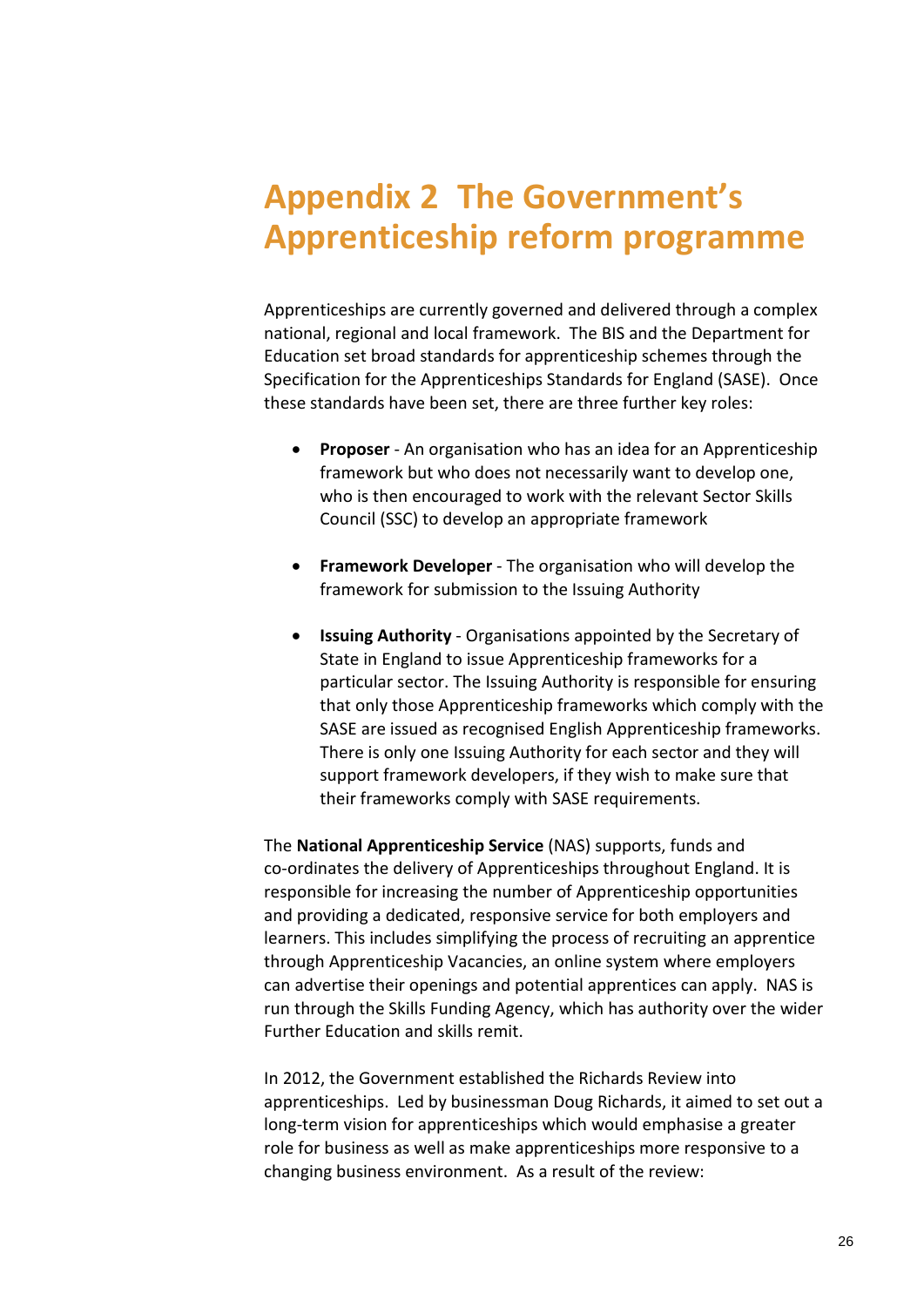- In future, Apprenticeships will be based on standards designed by employers to meet their needs, the needs of their sector and the economy more widely.
- The new employer-led Apprenticeships will need to meet the skills requirements of small businesses and be simple for them to access. This means that such companies will need to be involved in the development of the new standards
- The government will set a small number of criteria that all new Apprenticeship standards will need to meet. It claims that this combination of roles for employers and the government will ensure both the relevance and rigour of Apprenticeships.
- Apprentices will be examined at the end of their apprenticeship programme and will be graded on pass, fail or merit.

In addition to these changes, the Government is also proposing a radical shake-up of how apprenticeships are funded. Under the reformed system, the employer and provider would negotiate the content and price of eligible Apprenticeship training. The Government would fund a proportion of this, up to a maximum amount per learner. Depending on the characteristics of the employer and the apprentice, the government may also provide additional payments, where it would be appropriate to make a higher contribution. Some government funding would be withheld until the learner completes their apprenticeship and achieves the industry standard. These changes mark a significant departure from the current system, where the public contribution towards the cost of training is set by the Skills Funding Agency by a funding formula. The government makes a higher contribution for Apprentices aged 16-18, compared to those aged 19 and over. For Apprentices aged 19 and over, there is an expectation that the employer makes a financial contribution to the training provider towards the cost of training, but this rarely happens.

The Government has proposed three potential ways of delivering funding in future, including:

- A new online system for apprenticeships with payments to employers made directly from the system;
- Reforming the existing provider funding infrastructure; and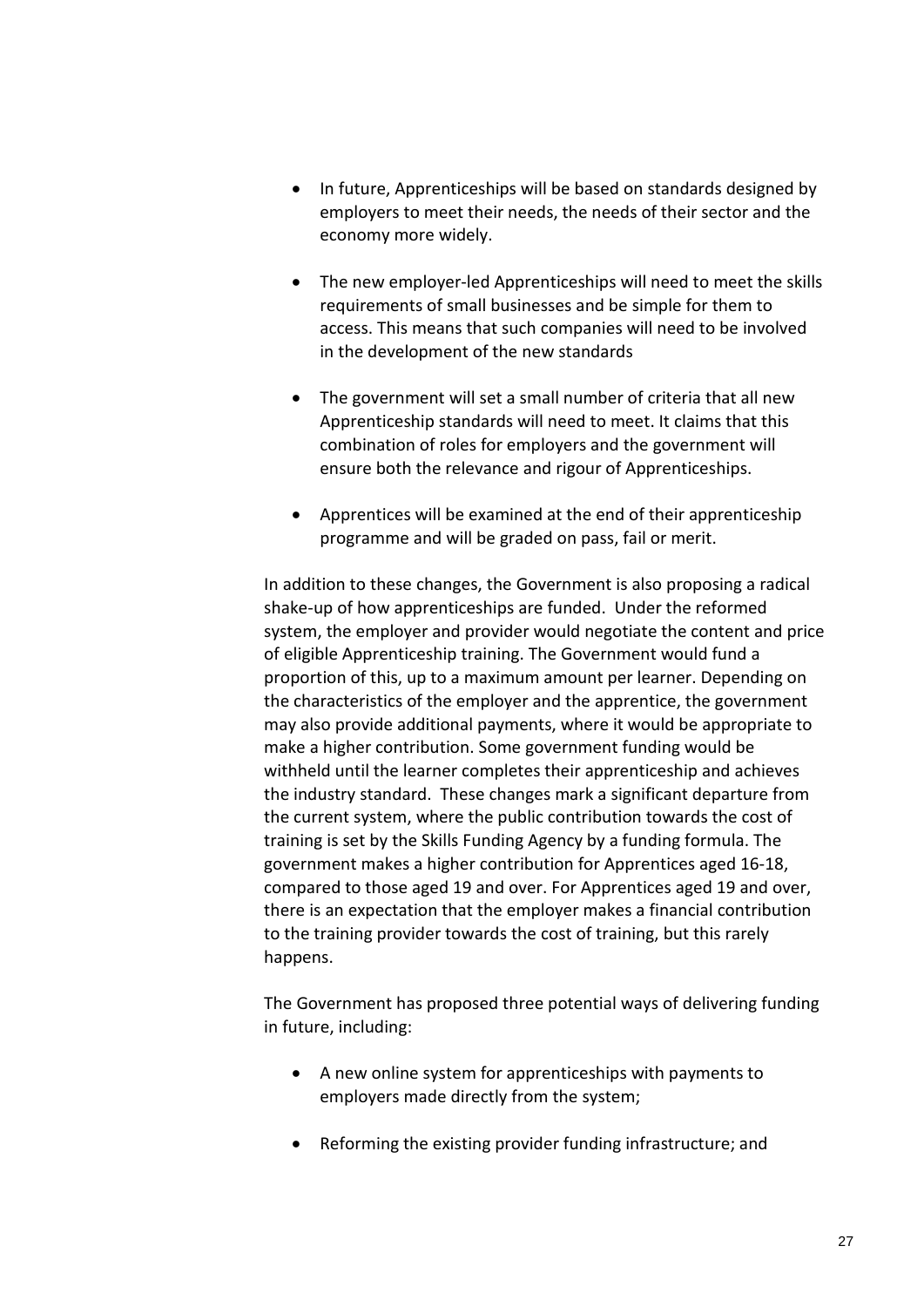• Utilising the PAYE system.

The Committee heard from Ian Ashman, Association of Colleges London, about the potential effect of these funding reforms on the Further Education and training provider section. His main concern was that the changed funding relationship will mean that smaller providers may go out of business and have a detrimental effect on the number of apprenticeships that can be started in London.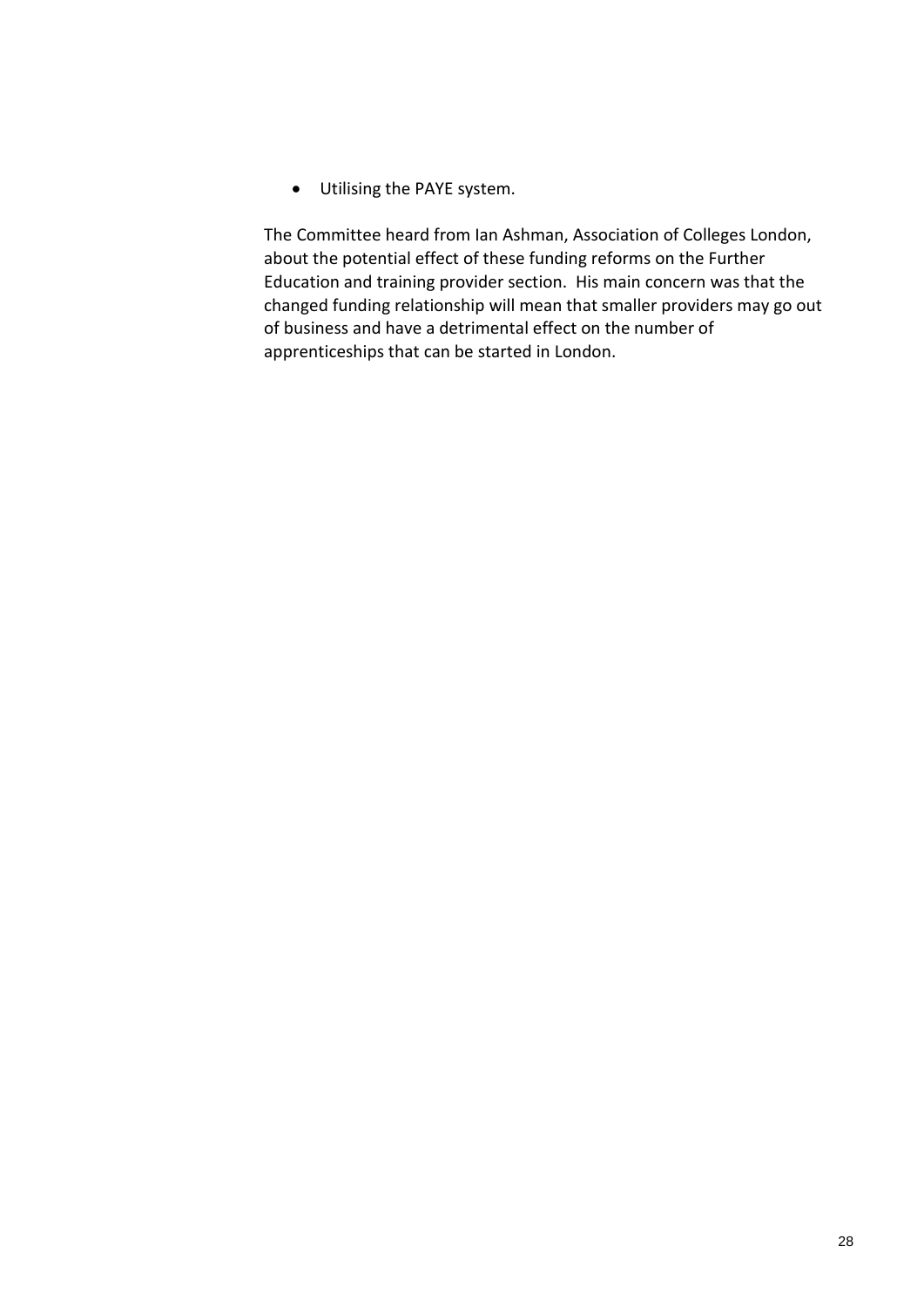# <span id="page-28-0"></span>**How we conducted this review**

The Committee's inquiry was launched earlier this year when the Chair worked alongside apprentices from Brigade Restaurant to learn first- hand how apprentices bring value to London's workforce and economy.

Two Committee meetings were held with expert stakeholders:

The first meeting heard from:

- Jack Morris OBE, Co-Chair LEP Skills and Employment working group (and Chairman of the Business Design Centre Group);
- Fiona Fletcher-Smith, Executive Director Development, Enterprise and Environment, GLA;
- Jon Thorn, Head of Business Development for London and the South East for the Skills Funding Agency;
- Ian Ashman, Principal of Hackney Community College and Co-Chair, Association of Colleges London; and
- Dr Tristram Hooley, Reader in Career Development, University of Derby

The second meeting heard from:

- Matthew Jaffa, Senior Development Officer, Federation of Small Businesses;
- Kevin McLoughlin, owner, K&M McLoughlin Decorating;
- Victor Farlie, Executive Chair, London Work Based Learning Alliance;
- Ella Sunyer and Kate Parker, Forster Communications; and
- Graham Randle, Apprenticeship Development Officer, Trades Union Congress.

The Committee also spoke to a number of apprentices including:

- Austin Clayton, catering apprentice, Beyond Food Foundation;
- Charles Duckworth, higher apprentice, PwC;
- Musa Jallow, construction operative apprentice, London Legacy Development Corporation; and
- Kofi Adu-Boahen, digital media apprentice, Hackney Community College.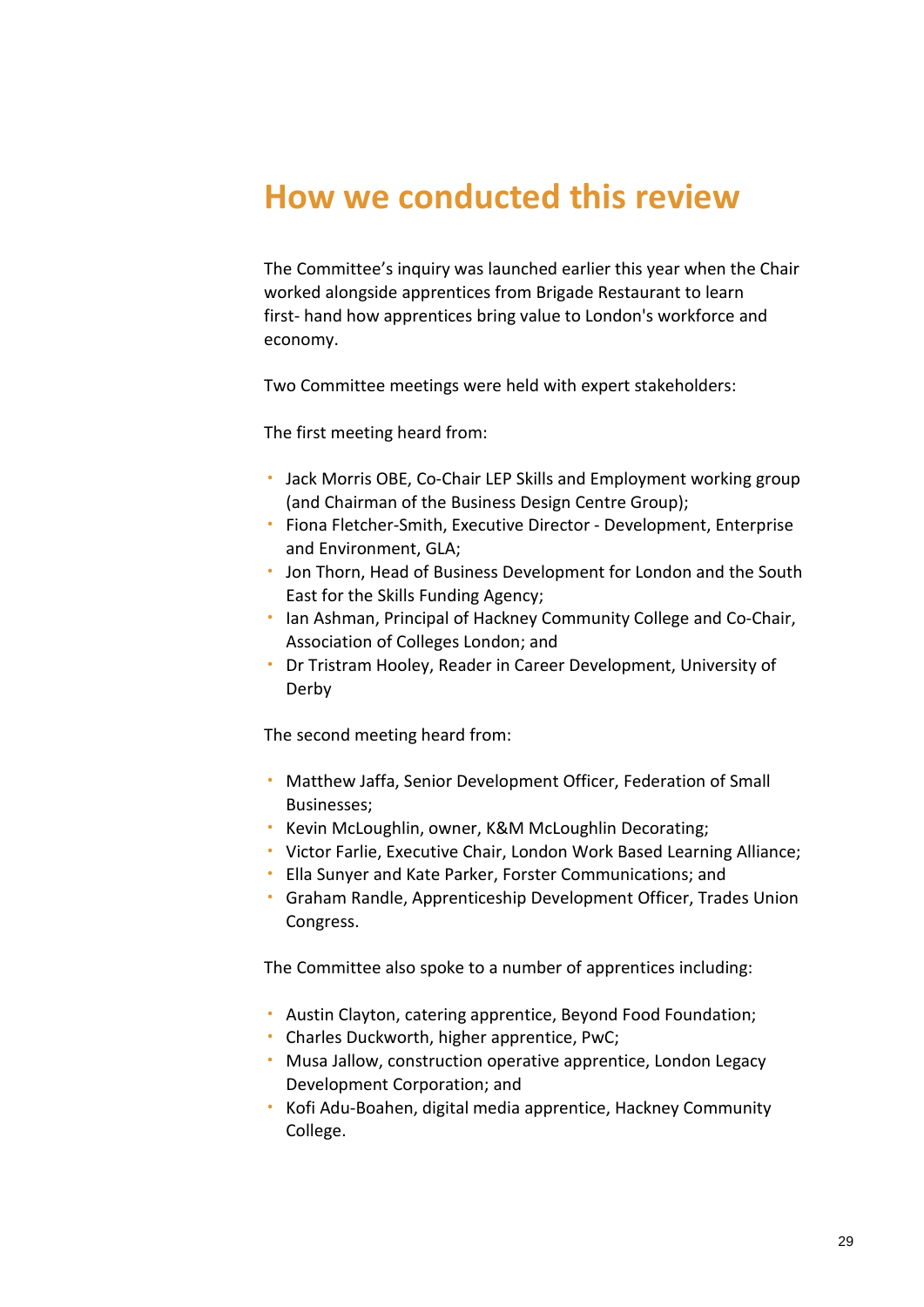The transcript of these meetings is available on the London Assembly website.

A wide range of relevant survey and policy documentation was reviewed.

A further roundtable to discuss conclusions and possible recommendations was held with the following experts:

- Rob Wall, CBI's head of employment and skills;
- Fred Grindrod, Apprenticeships Policy and Campaigns Officer, TUC
- Crawford Knott, Commercial Director, Hawk Training Provider
- Victor Farlie, Executive Chair of the London Work Based Learning Alliance (apprenticeship training provider); and
- Cathy Walsh, Principal, Barking and Dagenham College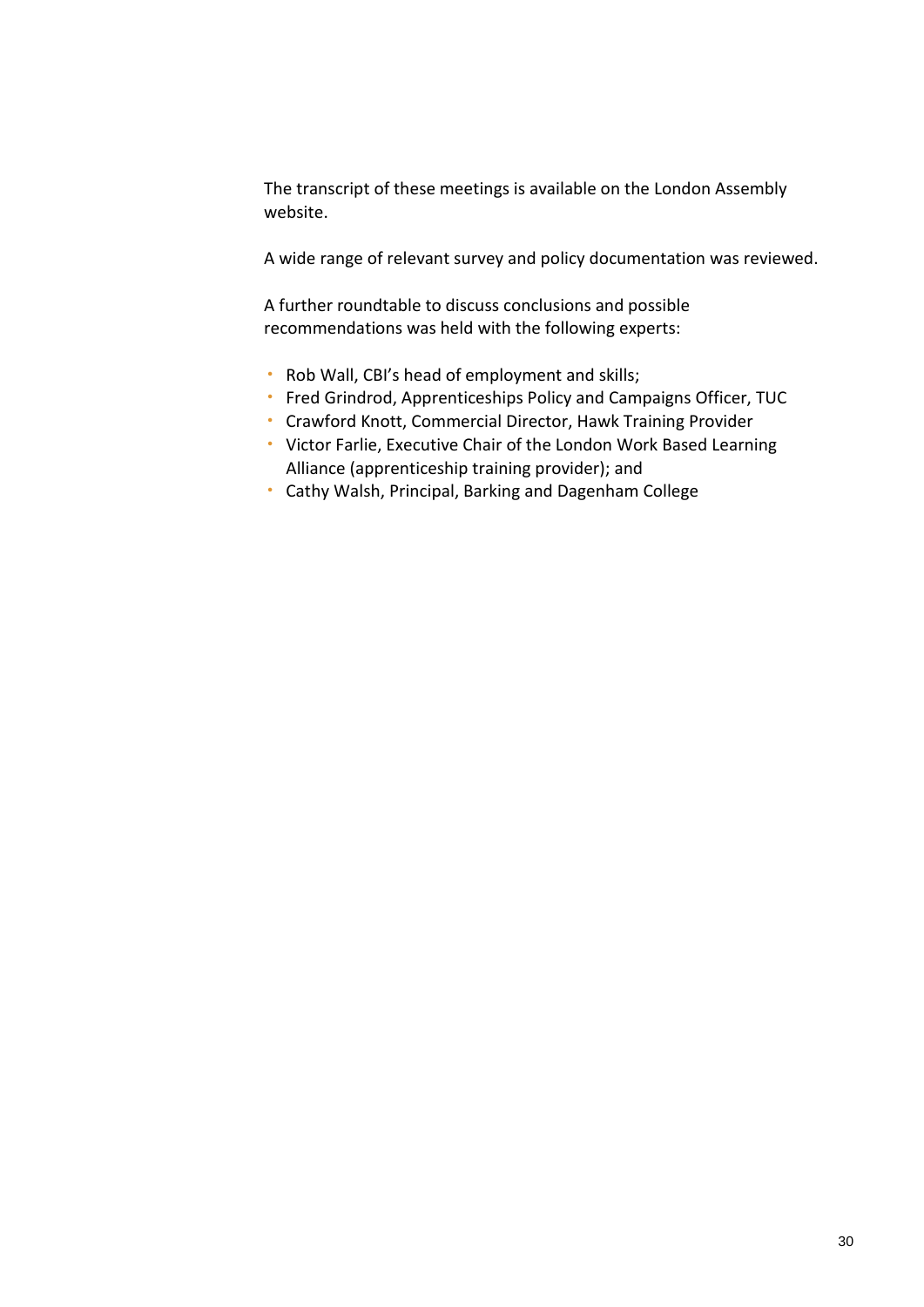# <span id="page-30-0"></span>**Orders and translations**

### **How to order**

For further information on this report or to order a copy, please contact Richard Derecki, Senior Manager, Economy, Housing and Regeneration on 020 7983 4899 or email: richard.derecki@london.gov.uk

#### **See it for free on our website**

You can also view a copy of the report on the GLA website: http://www.london.gov.uk/assembly/reports

#### **Large print, braille or translations**

If you, or someone you know, needs a copy of this report in large print or braille, or a copy of the summary and main findings in another language, then please call us on: 020 7983 4100 or email: [assembly.translations@london.gov.uk.](mailto:assembly.translations@london.gov.uk)

#### Chinese Hindi

如您需要这份文件的简介的翻译本, 请电话联系我们或按上面所提供的邮寄地址或 Email 与我们联系。

#### Vietnamese Bengali

Nếu ông (bà) muốn nôi dung văn bản này được dịch sang tiếng Việt, xin vui lòng liên hệ với chúng tôi bằng điện thoại, thư hoặc thư điện từ theo địa chỉ ở trên.

#### Greek Urdu

Εάν επιθυμείτε περίληψη αυτού του κειμένου στην γλώσσα σας, παρακαλώ καλέστε τον αριθμό ή επικοινωνήστε μαζί<br>μας στην ανωτέρω ταχυδρομική ή την ηλεκτρονική διεύθυνση.

#### Turkish **Arabic**

Bu belgenin kendi dilinize cevrilmis bir özetini okumak isterseniz, lütfen yukarıdaki telefon numarasını arayın, veya posta ya da e-posta adresi aracılığıyla bizimle temasa geçin.

ਜੇ ਤੁਸੀਂ ਇਸ ਦਸਤਾਵੇਜ਼ ਦਾ ਸੰਖੇਪ ਆਪਣੀ ਭਾਸ਼ਾ ਵਿਚ ਲੈਣਾ ਚਾਹੋ, ਤਾਂ ਕਿਰਪਾ ਕਰਕੇ ਇਸ ਨੰਬਰ 'ਤੇ ਫ਼ੋਨ ਕਰੋ ਜਾਂ ਉਪਰ ਦਿੱਤੇ ਡਾਕ ਜਾਂ ਈਮੇਲ ਪਤੇ 'ਤੇ ਸਾਨੂੰ ਸੰਪਰਕ ਕਰੋ।

यदि आपको इस दस्तावेज का सारांश अपनी भाषा में चाहिए तो उपर दिये हुए नंबर पर फोन करें या उपर दिये गये डाक पते या ई मेल पते पर हम से संपर्क करें।

আপনি যদি এই দলিলের একটা সারাংশ নিজের ভাষায় পেতে চান, তাহলে দয়া করে ফো করবেন অথবা উল্লেখিত ডাক ঠিকানায় বা ই-মেইল ঠিকানায় আমাদের সাথে যোগাযোগ করবেন।

ال جصول على مل خص ل هذا ال مست ند بل غتك، ف رجاء الانتصال برق مال انتف أو الانتصال على ال عن وان الب ريدي ال عادي أو عن وان الب ريد ال(لكت رون، أعل، ا

#### Punjabi Gujarati

જો તમારે આ દસ્તાવેજનો સાર તમારી ભાષામાં જોઈતો હોય તો ઉપર આપેલ નંબર પર ફોન કરો અથવા ઉપર આપેલ ટપાલ અથવા ઈ-મેઈલ સરનામા ૫ર અમારો સંપર્ક કરો.